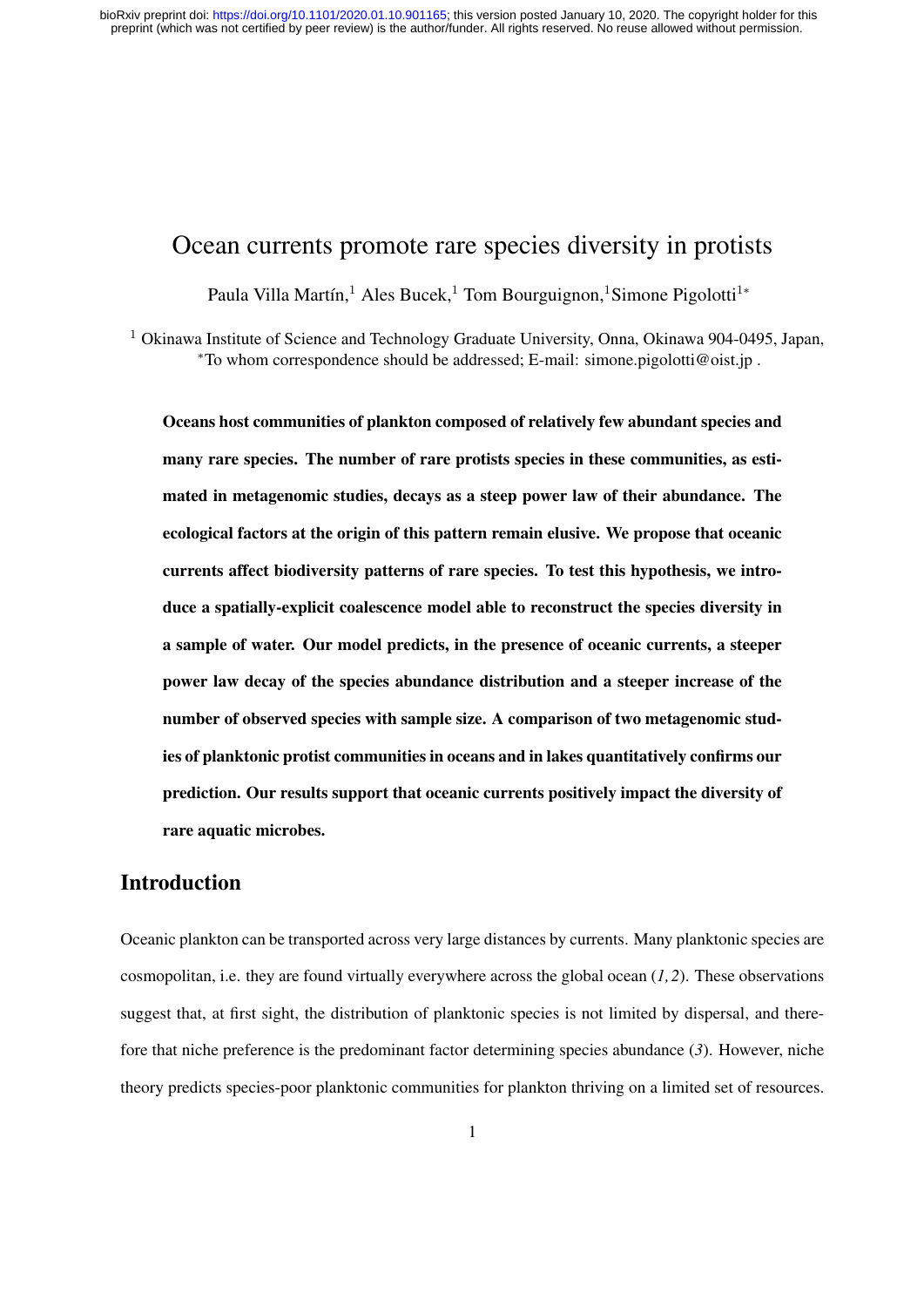Observations contradict this prediction and show that planktonic communities are very diverse (*4–7*). This violation of the basic principles of niche theory (*8, 9*) has puzzled ecologists for decades (*10*) and has fostered numerous studies attempting to explain the diversity of plankton (*11*). One proposal is that variable environments offer more possibilities for specialization of ecological traits (*5, 12–18*). Another proposal is that oceanic currents can create barriers reducing competition among species, and therefore promoting species coexistence (*19, 20*). Quantitative analyses also suggest that oceanic currents play a significant role in organizing large-scale diversity patterns (*21, 22*), and that dispersal limitation contributes, alongside with niche specialization, to microbial biodiversity of oceans (*23–27*).

DNA metabarcoding has allowed rapid and extensive measurements of the diversity of aquatic microbial communities, providing new means to study the ecological forces shaping planktonic communities. Metabarcoding studies have revealed that, beside commonly observed species, planktonic communities are characterized by a vast range of rare species. This so-called "rare biosphere" (*28, 29*) makes up the majority of planktonic species (*25, 30*). The diversity of planktonic species can be quantified by the Species Abundance Distribution (SAD), defined as the frequency  $P(n)$  of species with abundance n in a sample. SADs of rare marine protists are qualitatively different from those of abundant species (*31, 32*) and appears to follow a power law distribution

$$
P(n) \propto 1/n^{\alpha}.\tag{1}
$$

The exponent  $\alpha$  varies significantly among samples, appears weakly correlated with environmental factors, and is significantly larger than 1 on average (*33*). Diversity patterns in other microbial communities, such as that of the human gut (*34*), are well described by a form of SAD following the Fisher log series,  $P(n) \propto e^{-cn}/n$  (35–37), as predicted by Hubbell's neutral model (36, 38, 39). For large communities, the parameter c is very small, so that the distribution is close to a power law with  $\alpha = 1$ . Hubbell's neutral model is therefore unable to explain the decay of SADs in oceanic protist communities. Steep SADs, in agreement with the data, can be obtained with a modified neutral model that takes into account density-dependence of growth and death rates (*33, 40–42*). However, the ecological forces determining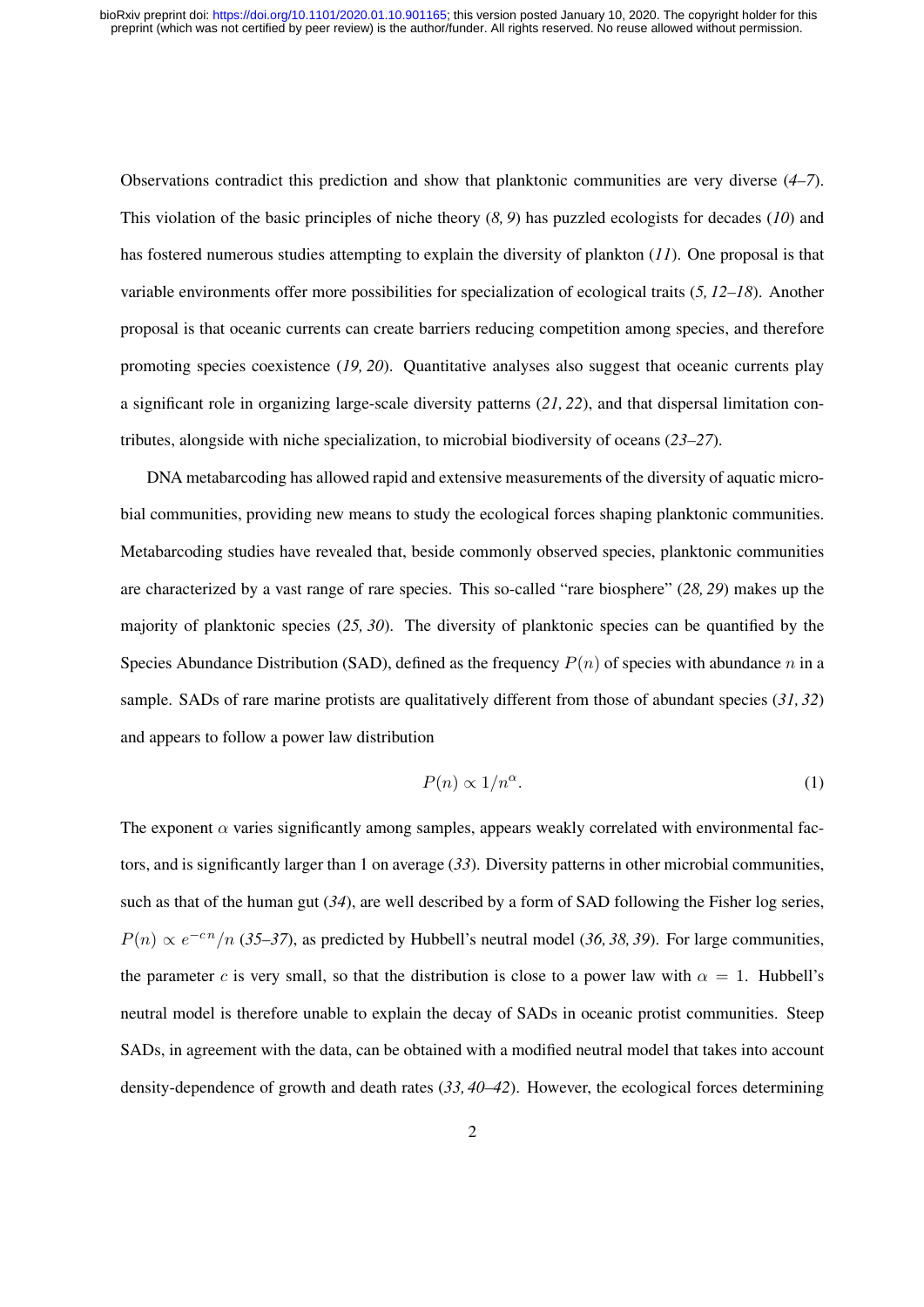this density-dependence in the oceans are unknown.

In this paper, we propose that the steep decay of SADs observed in the oceans is caused by the particular way oceanic currents limit dispersal. Although several studies have shown that currents can affect effective population size (*43*) and provoke counterintuitive effects on fixation times (*44–46*), these studies did not scrutinize the effect of currents on multi-species communities. To test our hypothesis, we introduce a model that takes into account the role of oceanic currents in determining the genealogy of microbes in a sample. Our model predicts that, in the presence of oceanic currents, SADs are characterized by larger values of the exponent  $\alpha$ . We also predicts that currents cause a sharper increase of species diversity as a function of sample size. To test these predictions, we analyze 18S rRNA sequencing data generated from oceanic (*33*) and lake protist communities (*47*). The observations quantitatively match our predictions, supporting the idea that oceanic currents are responsible of the differences in biodiversity patterns between oceans and lakes.

### Results

Coalescence model predicts the effect of oceanic currents on SADs. We introduce a computational model to assess the effect of oceanic currents on the protist species distribution of a water sample. In this model, we assign a tracer with spatial coordinates to each individual in the sample (see Fig. 1). Tracers are initially placed in a local area, representing the portion of water where the sample was collected. The coordinates of each tracer move backward in time, following the spatial trajectory of the ancestors of each individual (see Fig. 1). If two tracers are at a sufficiently close distance, they coalesce into a single tracer with a given probability. This new tracer represents the most recent common ancestor of the two individuals. Finally, tracers are assigned at a fixed rate  $\mu$  to one species. These events represent immigration due to other causes than ocean currents; assigned tracers are eliminated from the system. At the end of the run, individuals in the original sample are considered conspecific if they have coalesced to a common ancestor before being eliminated (see Fig. 1 and Methods). This coalescence model can be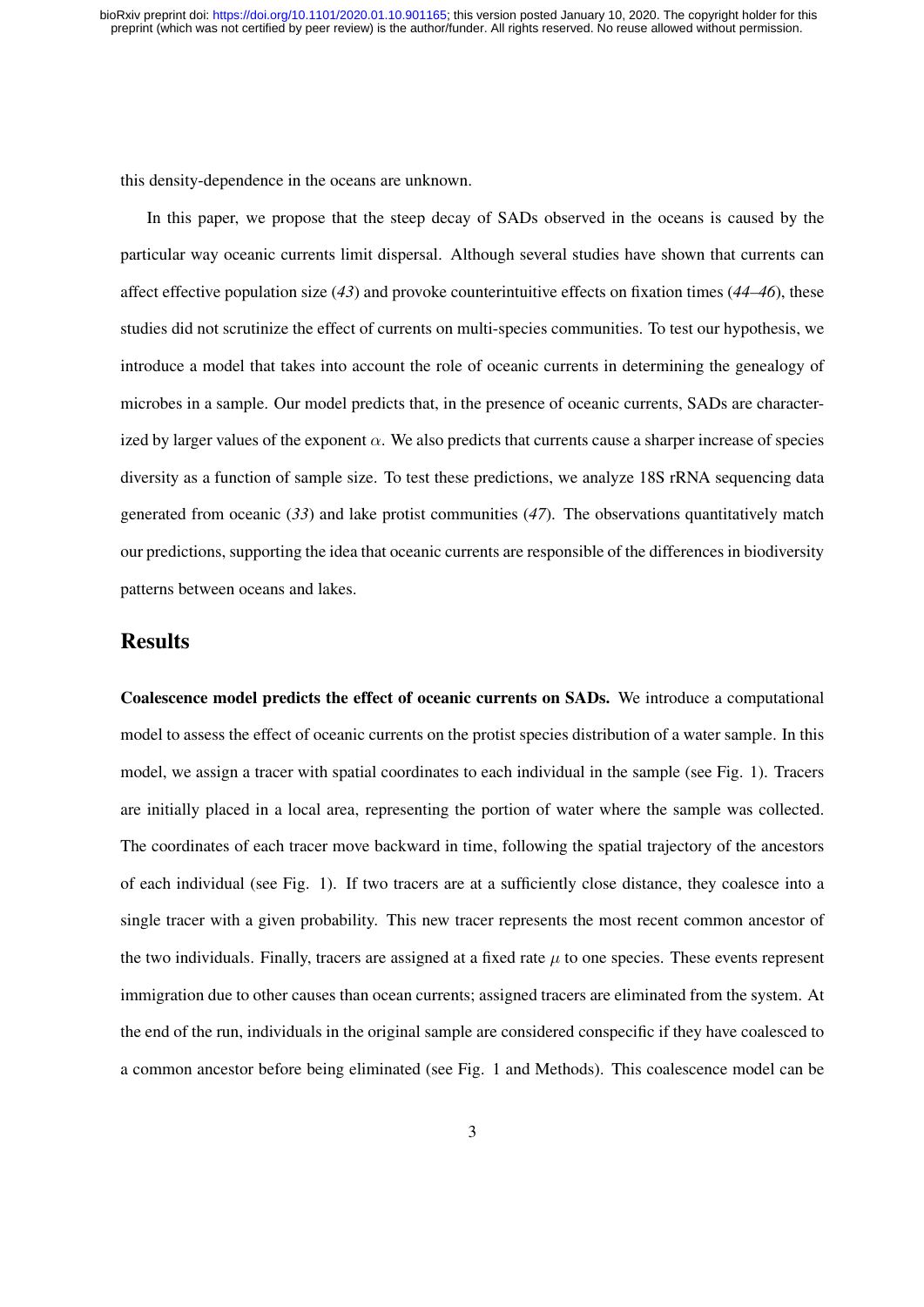interpreted as the backward version of an individual-based community model which includes the effect of fluid flows (*44, 48*) (see Supplementary Fig. 1). The coalescent formulation has the advantage of describing the dynamics of one sample embedded in a larger ecosystem (*49, 50*).

We simulate the coalescence model with and without oceanic currents. In the latter case, movements of tracers are modeled as a simple diffusion process, taking into account individual movements and small-scale turbulence. In the former case, we superimpose to this diffusion process the effect of large scale oceanic currents. We model oceanic currents with a kinematic model of a meandering jet, which is a ubiquitous large-scale structure characterizing oceanic flows (*51–54*). Population sizes and parameters characterizing the flow are sampled in a physically realistic range (*53, 54*) (see Methods). All other parameters characterizing population dynamics are chosen identically in the two cases (see Methods).

SADs predicted by the model display a considerable variability depending on parameters and demographic stochasticity, both in the presence and absence of currents (see Fig. 2a and 2b). To characterize individual SAD curves, we fit them with a power law function  $P(n) \propto 1/n^{\alpha}$  using maximum likelihood in an optimal range of abundances (see Methods). For comparison, we also fit an exponential  $P(n) \propto e^{-cn}$ , and a Fisher log series  $P(n) \propto e^{-cn}/n$  in the same range. The power law provides a better fit than the exponential in most cases (74% and 77% of samples with and without currents, respectively) and than the Fisher log series (75% and 62% of samples with and without currents, respectively).

Introducing oceanic currents in the model increases, on average, the steepness of SADs (see Fig. 2a and 2b). We investigate the physical mechanism causing this effect. One effect of transport by currents is to enhance the effective diffusivity (*55*). We test whether this effect is responsible for the change of pattern in the SAD by running our model with the effective diffusivity of the kinematic model, but without currents (see Supplementary Fig. 2). We find that the SADs are weakly affected by the change in diffusivity. This means that the change in SADs must be due to the structures created by the oceanic currents, which can not be simplified into a diffusion process. We further run our model with a parameter choice yielding currents constant in time (see Supplementary Fig. 3). Neither in this case we observe the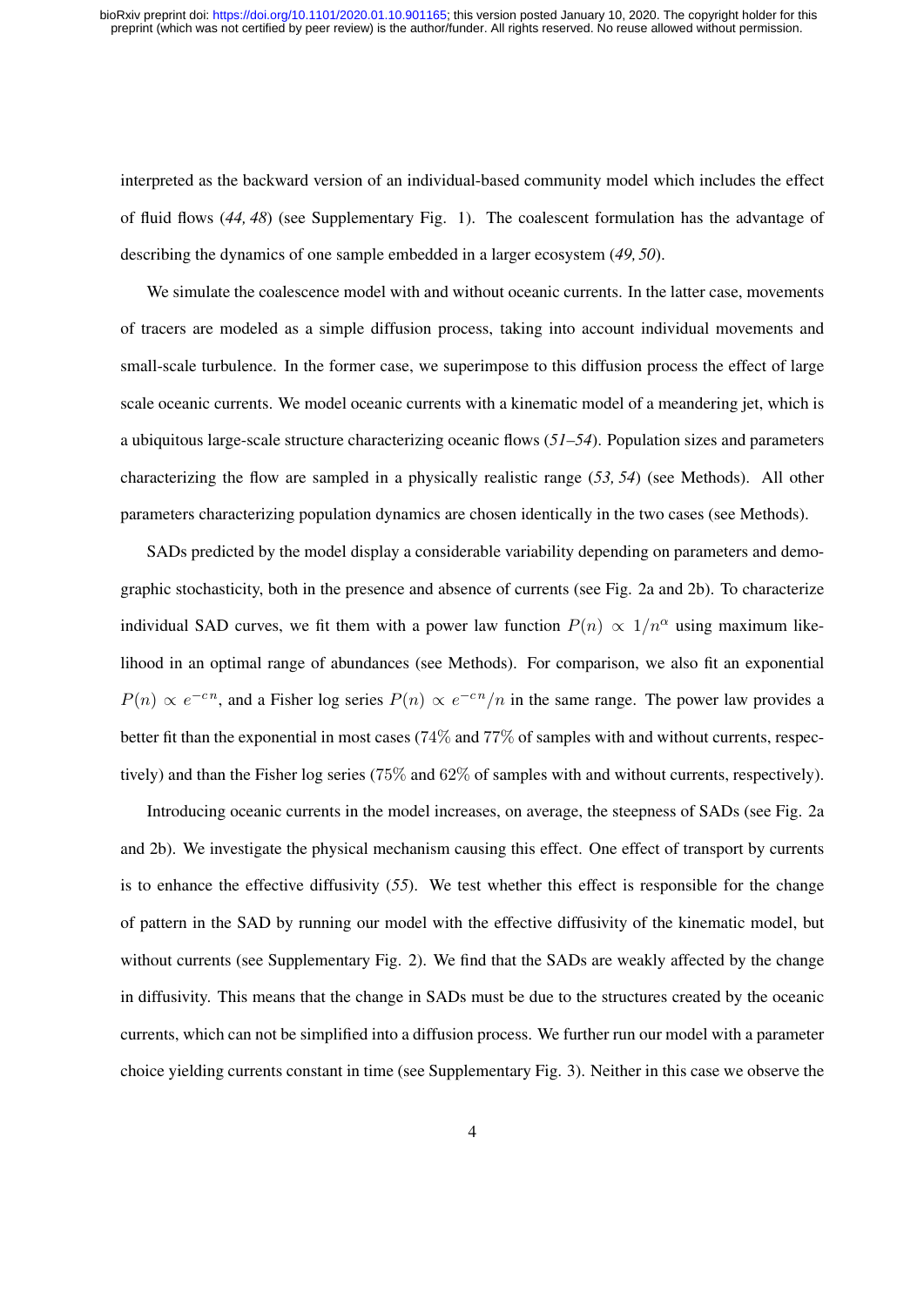

Figure 1: **Genealogy in oceanic currents.** (left) The coalescence model predicts the protist species composition of a sample of oceanic water of size  $L_0 \times L_0$ . Different colors represent different species. Arrows represent the velocity field caused by ocean currents. (right) Trajectories of the coalescence model with ocean currents. Individuals are represented by tracers, that are transported backward in time and can coalesce with other tracers if they reach a close distance. Coalescence events are marked by open circles; trajectories of individuals that have coalesced are shown in the same color. Tracers are removed from the population at an immigration rate  $\mu$  (marked by crosses). See also Supplementary video.

steep SADs as in the presence of time-dependent currents. Taken together, these results suggest that the time-varying, chaotic nature of oceanic transport is responsible for the steepening of SAD curves.

Protist SADs are steeper in oceans than in freshwater. To test our predictions, we analyze DNA metabarcoding datasets from two studies of aquatic protists. The first dataset includes oceanic protist DNA sequences of 157 water samples from the TARA ocean expedition (*33*). The second dataset includes protist DNA sequences of 184 freshwater samples taken from lakes (*47*). In both cases, we use 97% sequence identity threshold to cluster protist sequences into operational taxonomic units (OTUs). We calculate SAD for each sample of both datasets using OTUs as proxies for species (see Methods).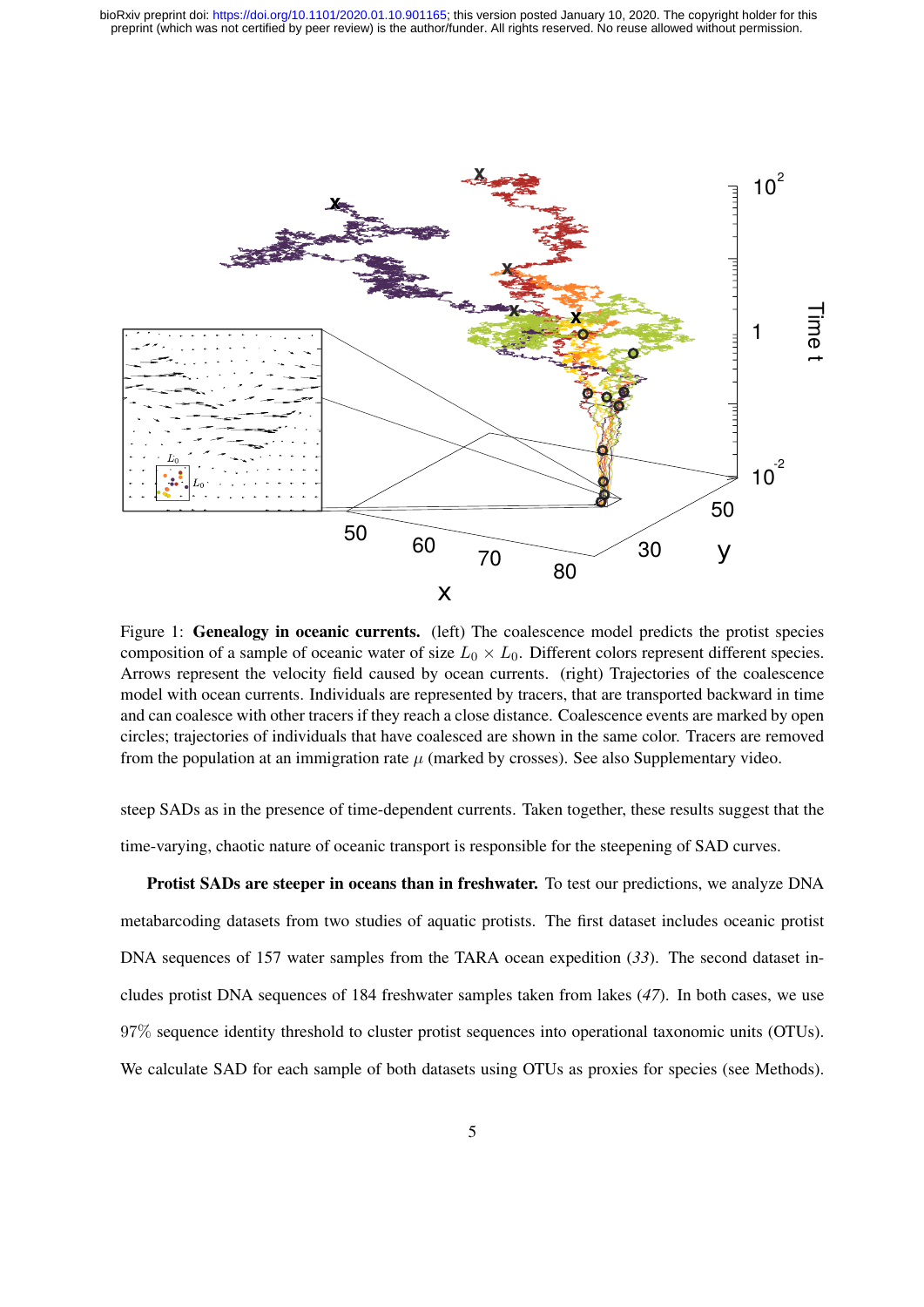

Figure 2: Coalescence model predicts effect of currents on species abundance distribution. We show SADs A) in presence (orange lines) and B) absence (green lines) of oceanic currents for the coalescence model. Here and in the following, SAD curves are rescaled so that  $P(1) = 1$  to ease visualization. Model details and parameters are presented in Methods. Dashed lines are power laws to guide the eye (see also Fig. 3).

From now on we discard "abundant species", defined as those in abundance classes  $P(n)$  including less than 4 species. The remaining "rare species" are the subject of our study and constitute 93% of all species in ocean samples and 78% of all species in lake samples.

As for the model, SAD curves display considerable sample-to-sample variability, both in ocean and in freshwater samples (see Fig. 3). The variability is possibly caused by differences in size, protist community composition, and ecological conditions among samples. Observed SAD curves are better fitted by a power law than exponential or Fisher log series in most cases. The exponential distribution provides a better fit than the power law in 13% of lake samples and 13% of oceanic samples, whereas the Fisher log series provides better fits than the power law in 39% of lake samples and 18% of oceanic samples. We obtain similar results with different OTU definition (95% instead of 97% similarity) and different thresholds separating abundant from rare species (see Supplementary Table 1 and 2).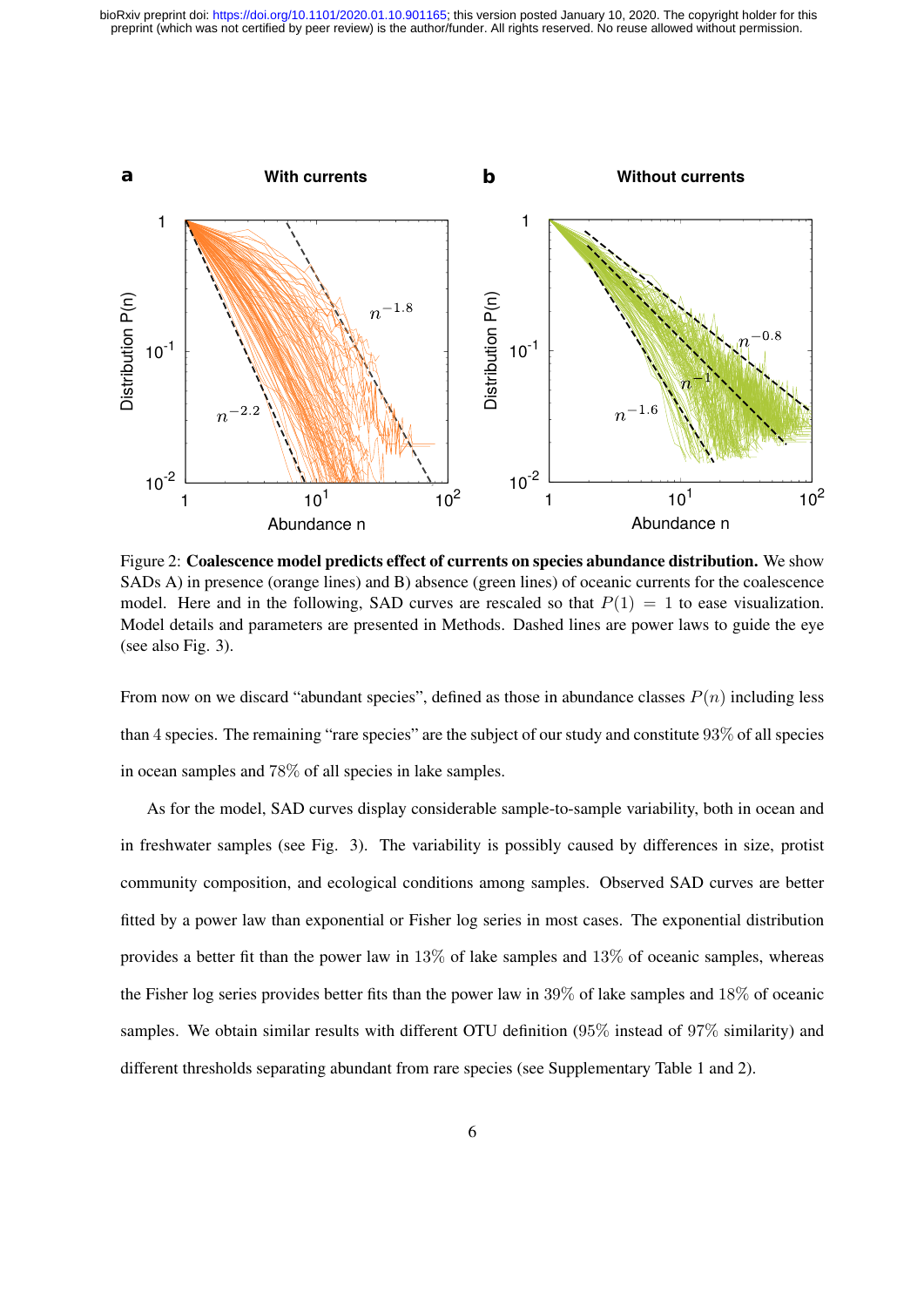

Figure 3: Rare species abundance distributions present a steeper decay with abundance in oceans than in lakes. Continuous lines represent SADs of protist communities from (a) 157 oceanic (*33*) and (b) 184 freshwater (*47*) samples. Total numbers of individuals in each sample are in the ranges of (a)  $(10^3, 10^5)$  and (b)  $(10^4, 10^6)$ . In both panels, power laws (dashed lines) are shown to guide the eye.

Strikingly, the power law decay of SADs is on average steeper in oceans than in lakes (see Fig. 3), as predicted by our coalescence model.

Distribution of the SAD exponent is quantitatively predicted by the coalescence model. We quantify the agreement between model and data by analyzing the distribution of the power law exponent  $\alpha$  in equation (1). In the presence of currents, the model predicts a value of the exponent significantly larger than one (average  $\alpha = 1.70$ , standard deviation  $\sigma = 0.68$ ). In the absence of oceanic flows, the model predicts an average  $\alpha = 1.26$ , ( $\sigma = 0.46$ ), a value compatible with the neutral prediction  $\alpha = 1$ in well-mixed systems (*35–37*) and spatially-explicit neutral models (*50, 56*).

Observations in both oceans and lakes are in excellent agreement with the distributions of exponents predicted by the model (see Fig. 4a). Our analysis confirms that the average exponent  $\alpha$  is significantly larger than 1 in the oceans (average  $\alpha = 1.79$ ,  $\sigma = 0.52$ , see Fig. 4a and (33)). In the lakes, the average exponent is  $\alpha = 1.15$  ( $\sigma = 0.36$ , see Fig. 4a). Adopting a different definition of OTUs (95% instead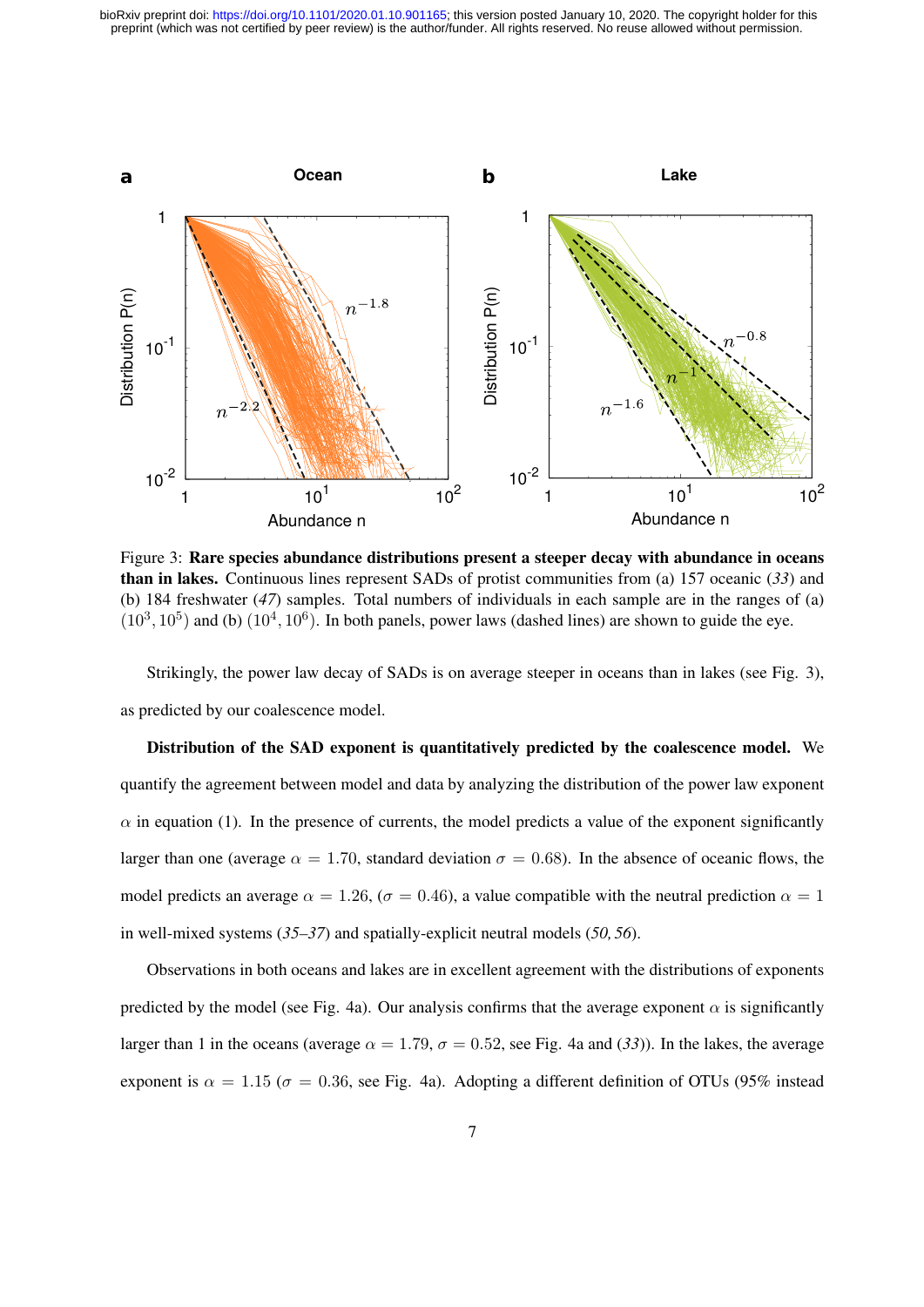of 97%) and/or different thresholds separating abundant from rare species leads to qualitatively similar result (see Supplementary Tables 1 and 2 and Supplementary Fig. 4). In particular, the average exponent  $\alpha$  in the oceans is between 8% and 43% larger than in the lakes, depending on the threshold and the definition of OTUs.



Figure 4: Power law exponents of species abundance distributions in the global ocean. We run our models for different population sizes and different values of flux parameters for ocean samples (see Methods). We select 157 oceanic samples and 184 freshwater samples as in Fig. 3. We fit the power law exponent  $\alpha$  of the SADs to the model and to the data using maximum likelihood (57–59). (a) Continuous distributions of the exponent obtained by kernel density estimation (*60, 61*). (b) Dependence of the exponent on four main parameters of the oceanic flow. In each sub-panel, other parameters are kept constant (see Methods).

We find that four parameters characterizing the shape and the mixing level of the jet mostly affect  $\alpha$ . However, the value of the exponent does not present a regular trend upon varying each parameter individually (see Fig. 4b and Supplementary Fig. 5).

#### Ocean currents lead to a steeper increase in number of species as a function of sample size.

By simulating our model at varying sample size  $N$  with and without currents, we predict that currents should significantly increase the number of expected species in each sample (see Fig. 5a). This effect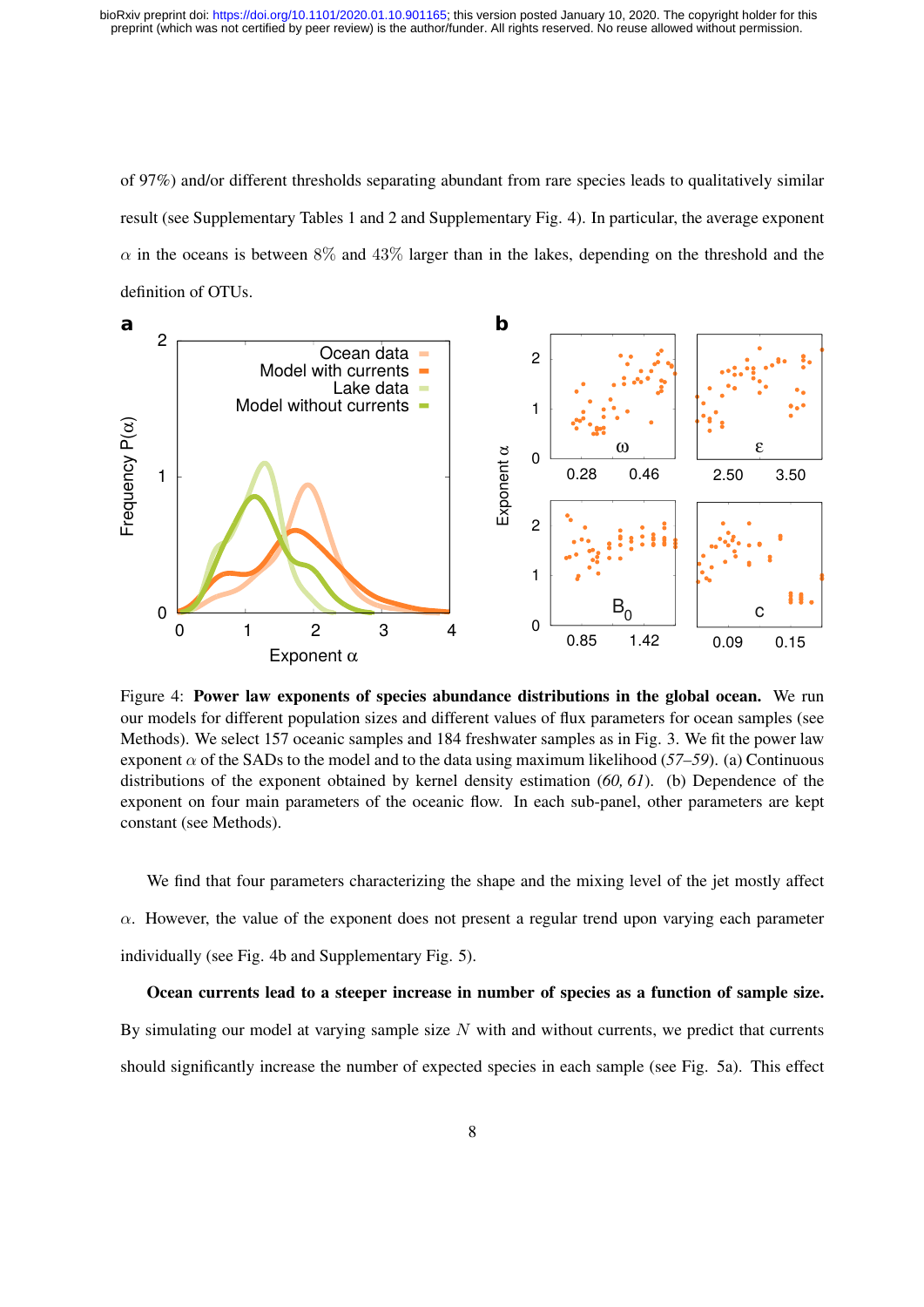is consistent with the increase of  $\alpha$  in the presence of currents: increasing  $\alpha$  suppresses very abundant species, and therefore makes the samples more diverse. This effect becomes more and more pronounced as  $N$  is increased. In the data, we find that samples from oceans contain more species than samples from lakes at similar sample size, consistently with our prediction (see Fig. 5a). The observed enrichment is even stronger than predicted by our model.

We now study the increase of number of species with sample size in oceanic and lake water samples individually. In the case of well-mixed populations, the species composition of a given sample is described by the Ewens sampling formula (*62*), which predicts that the expected number of species in the sample is

$$
S = \sum_{j=0}^{N} \frac{\theta}{\theta + j - 1}.
$$
 (2)

where  $\theta = 2N_{\text{eff}}\mu$  is the fundamental biodiversity number (36) and  $N_{\text{eff}}$  is the effective population size. Alternatively, sample species composition can be empirically described using a power law (*63, 64*)

$$
S \propto N^z. \tag{3}
$$

Our model predicts an increase in the number of species with the sample size largely as predicted by the Ewens sampling formula (see Fig. 5a and Fig. 5b). Both for ocean and freshwater samples, the power law model provides a better fit (see Fig. 5a and Fig. 5b) with a higher exponent for oceanic samples ( $z = 0.73$ ) compared to lake samples ( $z = 0.65$ ).

## Discussion

Oceanic currents are known to largely affect plankton distribution at large scale (*19–21*). Here, we show that ocean currents have profound effects on plankton distribution and diversity of rare protist species even at the level of individual metagenomic samples. Our coalescence model bridges the gap between large-scale oceanic dynamics and ecological dynamics at the individual level and provides a versatile and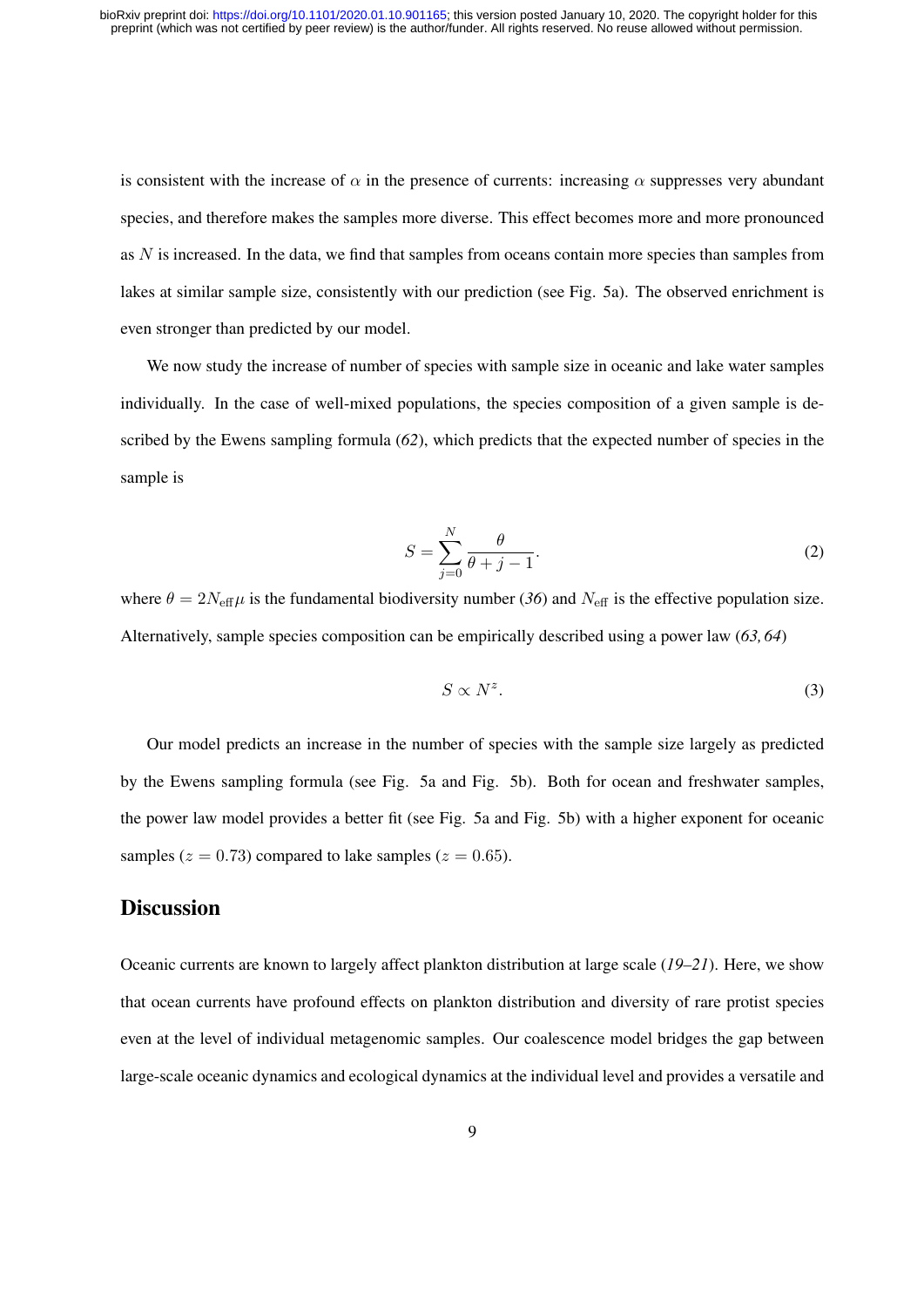

Figure 5: Oceanic currents increase species number S in a water sample. (a) Ratio  $S_{\text{ocean}}/S_{\text{late}}$  as a function of the sample size N for the model and the data. We simulate the model at increasing sample sizes N in powers of 2 and obtain continuous curves by interpolation. Other parameters are presented in Methods. Averaged data are obtained by binning for both oceans and lakes.  $(b,c)$  Number of species S in samples of N individuals in (b) oceans and (c) lakes. A power law (equation 3) fits the data better than Ewens sampling formula (equation 2) for both (b) oceanic (normalized log likelihood  $-19.39$  versus −449.52) and (c) lake samples (normalized log likelihood −12.46 vs −111.94). Fitted exponents are  $z = 0.73$  and  $z = 0.65$  for oceans and lakes, respectively. The results of the coalescence model are shown with and without oceanic currents (orange and green line, respectively). Ewens sampling formula provides a better fit than the power law in both cases, (b)  $-420.95$  vs  $-2131.43$  and (c)  $-434.66$  vs −1902.62.

powerful tool to validate individual-based ecological models using DNA metabarcoding data. Although, for simplicity, we focus on neutral dynamics and protists, our approach can be extended to more general ecological settings and to other plankton communities, including animals and prokaryotes. Such generalizations, combined with high-throughput sequencing data, has the potential to shed light on the main ecological forces determining plankton dynamics.

The coalescence model predicts that oceanic currents are responsible for steeper decay of SAD curves and steeper increase in the number of observed species with sample size. Both these predictions are in quantitative agreement with observations. The steep decay of SAD distributions in the oceans has been previously explained in terms of density-dependent effects (*33*). Although our study does not preclude this possibility, the comparison with freshwater ecosystems strongly suggests that oceanic currents effectively determine this density dependence. The steeper decay of SAD curves predicted by the coalescence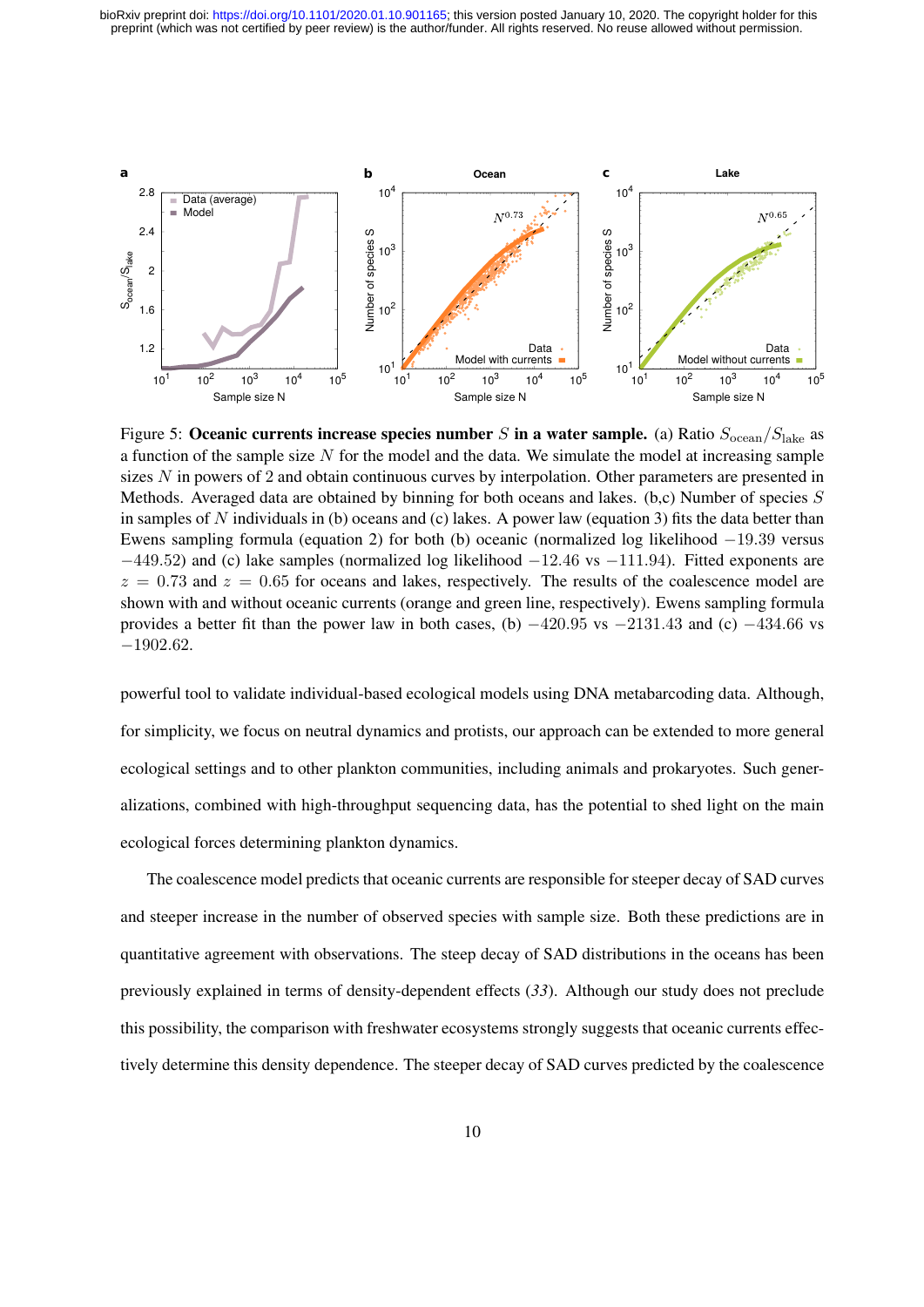model depends on geophysical parameters characterizing mixing of oceanic currents. The irregular behavior of the SAD exponent as a function of these parameters (see Fig. 4b) potentially explains the difficulty of correlating observed values of  $\alpha$  with other oceanographic measurements (33).

Oceanic flows, such as those considered here, act as barriers limiting transport. Our results support that these barriers reduces the pace of individual coalescence into species, and therefore limits the formation of abundant species. The comparison with a non-chaotic flow and with purely diffusive dynamics supports that the chaotic nature of oceanic flows is the main cause of the steep SAD exponents. A detailed physical theory of this phenomenon remains a challenge for future studies.

In summary, our study provides a mechanistic theoretical framework to analyze diversity of rare microbial species in aquatic environments at the individual level and paves a way to quantitatively understand how dispersal limitation by oceanic currents shapes the diversity of planktonic communities.

# Methods

Coalescence model. We consider N microbial individuals in an aquatic environment and seek to reconstruct their ancestry. Each individual is associated to a tracer with two-dimensional spatial coordinates x, y. Initially, tracers are homogeneously distributed in a square  $L_0 \times L_0$ , representing the area where the sample was collected. The tracers move in space according to the stochastic differential equations

$$
\frac{\mathrm{d}}{\mathrm{d}t}x = v_x(x, y, t) + \sqrt{2D}\xi_x(t) \n\frac{\mathrm{d}}{\mathrm{d}t}y = v_y(x, y, t) + \sqrt{2D}\xi_y(t) ,
$$
\n(4)

where  $v_x, v_y$  is an advecting field representing the effect of oceanic currents, and the terms proportional to  $\sqrt{2D}$  are diffusion terms modeling individual movement and small-scale turbulence. The quantities  $\xi_x(t), \xi_y(t)$  are independent white noise sources satisfying  $\langle \xi_i(t) \rangle = 0$ ,  $\langle \xi_i(t) \xi_j(t') \rangle = \delta_{ij} \delta(t - t')$ where  $\langle \ldots \rangle$  denotes an average and  $i, j \in (x, y)$ . The advecting field  $v_x, v_y$  is discussed in the next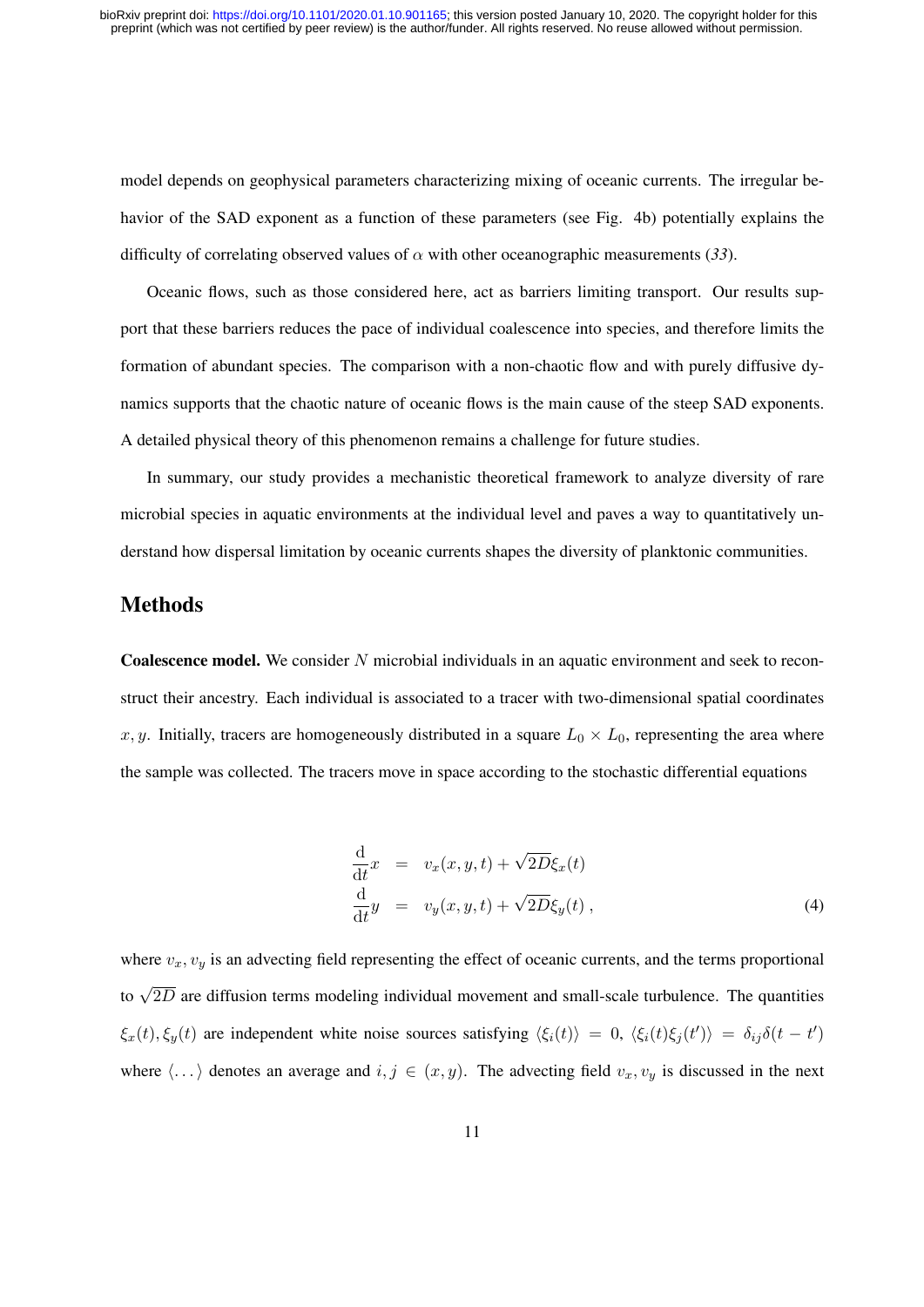subsection. Since the coalescence model evolves backward in time, we integrate equation (4) from the final configuration with negative time increments.

Tracers at a short distance  $\delta$  from each other can coalesce at a rate r. We implement immigration events by assigning species at a rate  $\mu$ . At each time step dt:

- 1. All tracers move from  $(x, y)$  to  $(x + \Delta x, y + \Delta y)$  by numerically integrating equation (4).
- 2. Tracers are selected one by one and are removed with probability  $\mu$  dt (immigration event). Tracers coalesce with probability r dt when an individual j is in a area of size  $\delta \times \delta$  centered at the selected individual i.

We set  $r = 1$ ,  $\mu = 10^{-4}$ , and the diffusion constant to  $D = 3 \cdot 10^{-9}$  as further discussed below. The interaction distance  $\delta$  is chosen to satisfy  $D = r\delta^2$ , see (48). We consider sample areas of linear size on the order of the mean distance traveled by an individual in one generation,  $L_0 = 5$  Km, estimating a protist life time of about one day (*65*), and protist movements of about 20 Km<sup>2</sup> per day (*66*). Population size is randomly selected for each run in the range  $N \in (10^3, 10^5)$  unless otherwise indicated. For Fig. 4b and Supplementary video we set  $N = 8192$ .

Kinematic model of the oceans. We model large-scale oceanic currents by means of a kinematic model of a meandering jet ( $51-54$ ). The velocity field  $v_x, v_y$  is defined in terms of a stream function. In a fixed reference frame, the stream function reads

$$
\psi(x',y',t') = \psi_0 \left\{ 1 - \tanh\left(\frac{y' - A\cos[\kappa(x'-c_x t')]}{\lambda\sqrt{1 + \kappa^2 A^2 \sin^2[\kappa(x'-c_x t)]}}\right) \right\}.
$$
\n(5)

The stream function is more conveniently written in a dimensionless form

$$
\phi(x,y,t) = -\tanh\left(\frac{y - B(t)\cos(kx)}{\sqrt{1 + k^2 B^2 \sin^2(kx)}}\right) + cy\,,\tag{6}
$$

being  $B(t) = B_0 + \epsilon \cos(\omega t + \Phi)$ ,  $c = c_x L/\psi_0$  and  $k = 2\pi/L$  with L the meander wave-length. The transformation between dimensional and dimensionless units is  $x = x'/\lambda$ ,  $y = y'/\lambda$  and  $t = t'\psi_0/\lambda^2$ (*52*). Given the stream function, the components of the velocity field in dimensionless units are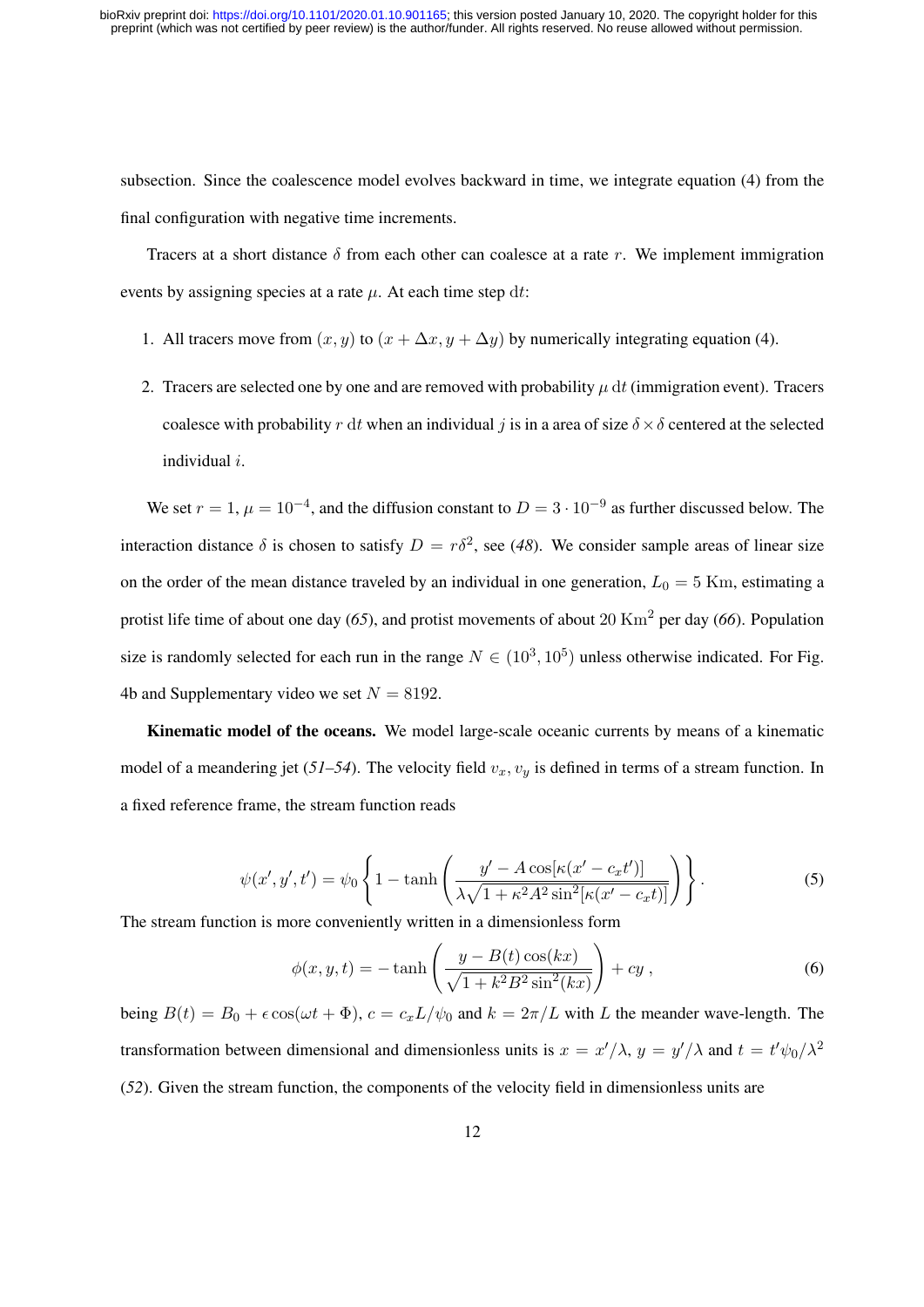$$
v_x = -\partial \phi / \partial y
$$
  
\n
$$
v_y = \partial \phi / \partial x.
$$
 (7)

We run the simulations in a virtually infinite system. In the case without currents, this modeling choice is justified a posteriori by the fact that, based on our observations, lake SAD exponents do not present a significant dependence on lake area (see Supplementary Fig. 6). For the ocean simulations, results can be affected by the position of the local area. For this reason, the sample area  $L_0 \times L_0$  is placed at random coordinates  $x_0, y_0 \in (0, 8)$  for each run. For Fig. 5 we fix  $x_0 = 7.5$  and  $y_0 = 1$ .

Parameters of the kinematic model. Realistic parameters of the dimensionless stream function, equation (6), are estimated as  $L = 7.5$ ,  $c = 0.12$ ,  $B_0 = 1.2$ ,  $\omega = 0.4$ ,  $\epsilon = 0.3$  and ,  $\Phi = \pi/2$  (53, 54). We consider parameter ranges based on these values  $c \in (0.06, 0.18), B_0 \in (0.7, 1.7), \omega \in (0.25, 0.55)$ and fix  $L = 7.5$ ,  $\Phi = \pi/2$ . The value of  $\epsilon$  has to be larger than a critical value depending on  $\omega$  to prevent transported particles to remain trapped into long-lived eddies (*54*). To meet this condition while exploring a range of values of  $\omega$ , we fix  $\epsilon \in (2, 4)$ . For Fig. 4b, Fig. 5 we set  $c = 0.12, B_0 = 1.2, \omega = 0.5$ , and  $\epsilon = 3.$ 

To convert from dimensionless units to dimensional units, we use the spatial scale  $\lambda = 40$  Km (51) and the stream function scale  $\psi_0 = 160 \text{ Km}^2 \text{ day}^{-1}$ . With this choice, the time unit  $\lambda^2/\psi_0$  is equal to one day. The parameter  $\psi_0/\lambda$  represents the maximum velocity in the center of the jet. With our choice of units, the velocity is equal to 40 Km day<sup>-1</sup>, slightly lower than the average velocity of large-scale oceanic currents (about  $\psi_0/\lambda \approx 200$  Km day<sup>-1</sup> for the surface Gulf stream and 50 Km day<sup>-1</sup> for the lower thermocline (*51*)).

In physical units, the coalescence rate is equal to  $r = 1 \text{ day}^{-1}$ , i.e. about one generation time for protists (65). Our choice of the diffusion constant to  $D = 3 \cdot 10^{-9}$  in dimensionless units corresponds to about  $6 \cdot 10^{-5} m^2/s$  in physical units, which is consistent with observations (55).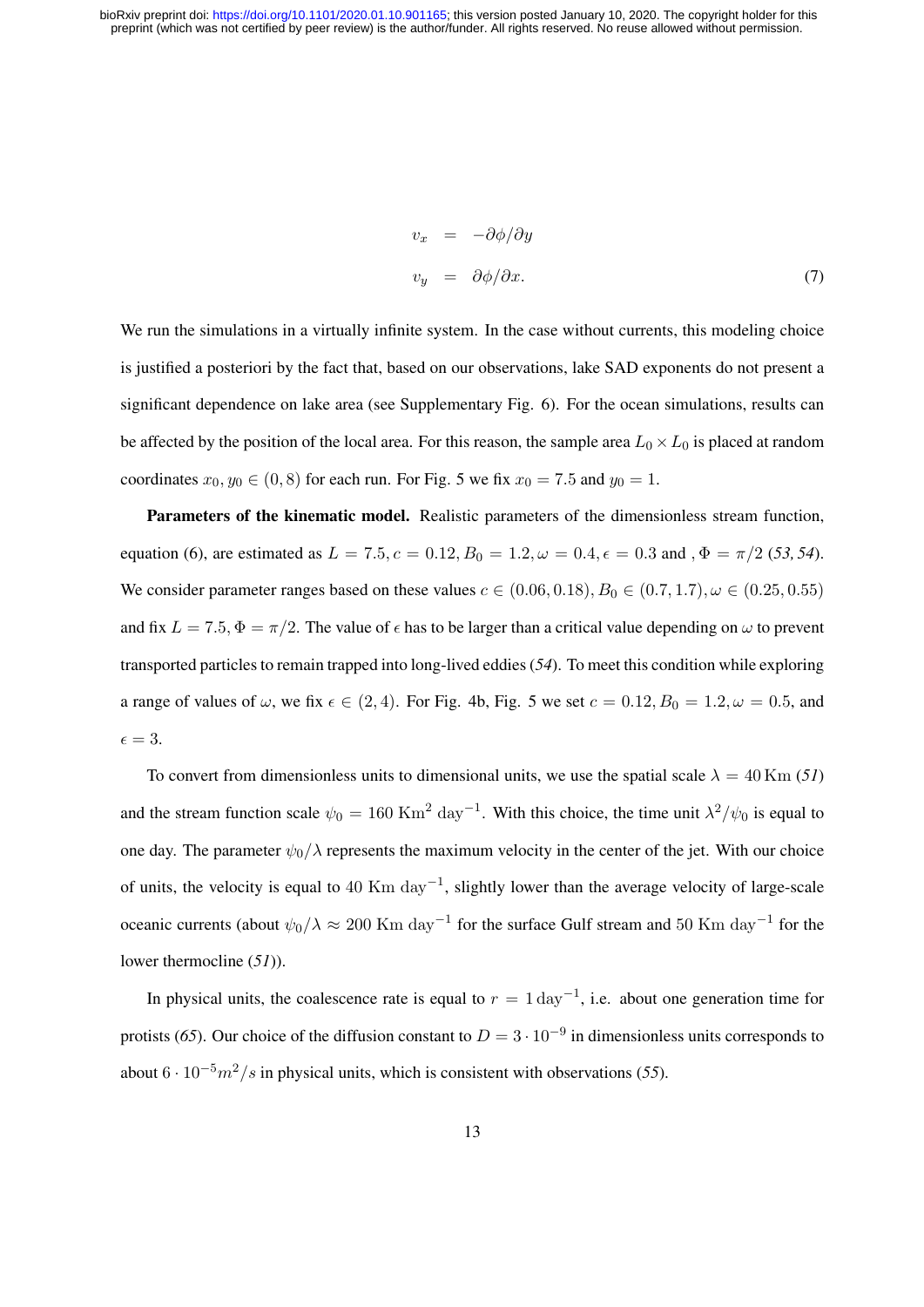**Species abundance distribution (SAD).** We compute the distribution  $P(n)$  of the species abundances n for each sample. Species with low to intermediate abundance appear to follow different distribution than abundant species, as previously observed (*31–33*). For this reason, we filter out species in abundance classes below  $P(n) = 4$ . To avoid overfitting, we also discard samples with SAD composed of less than 10 points with different frequencies  $P(n)$ . After this selection, we are left with 157 samples for oceans and 184 for lakes. We compute the species abundance distribution  $P(n)$  for the coalescent model with and without advection. Each sample is obtained for different flux parameters and population sizes (described above). The resulting distributions  $P(n)$  are averaged over up to  $10^2$  realizations of the model and filtered in the same way as the data samples for consistency.

**Data fits.** To determine the exponent  $\alpha$ , we fit the function

$$
P(n) = C/n^{\alpha} \tag{8}
$$

in a range of intermediate abundances  $(n_{\min}, n_{\max})$ . The exponent  $\alpha$ , the proportionality constant C, and the values of  $n_{\text{min}}$  and  $n_{\text{max}}$  are simultaneously determined by maximizing the normalized log-likelihood  $\ln L = (1/\mathcal{N}) \sum_i [n_i \ln P(n_i) - P(n_i) + \ln(n_i!)],$  where  $\mathcal N$  is the number of non-zero abundance classes for *n* in the range  $(n_{\min}, n_{\max})$  and we assumed Poissonian counts (57–59). We discard samples for which the range  $(n_{\min}, n_{\max})$  includes less than 5 points. We also fit an exponential  $P(n) = Ce^{-cn}$ and a Fisher log series  $P(n) = Ce^{-cn}/n$  with the same method and in the same interval  $[n_{\min}, n_{\max}]$ determined with the power law fit. Since all the distributions have the same number of free parameters, we always consider a better fit the distribution characterized by the largest normalized log-likelihood. The percentage of data samples for which a power law fits better than the exponential and Fisher log series and the corresponding exponents are presented in Supplementary Tables 1 and 2.

OTU Analysis. We analyze metabarcoding data from marine (*33*) and freshwater (*47*) protist planktonic communities.

We retrieve the dataset of oceanic samples from European Nucleotide Archive (accession id PR-JEB16766). The dataset consists of assembled paired-end Illumina HiSeq2000 sequencing reads of PCR-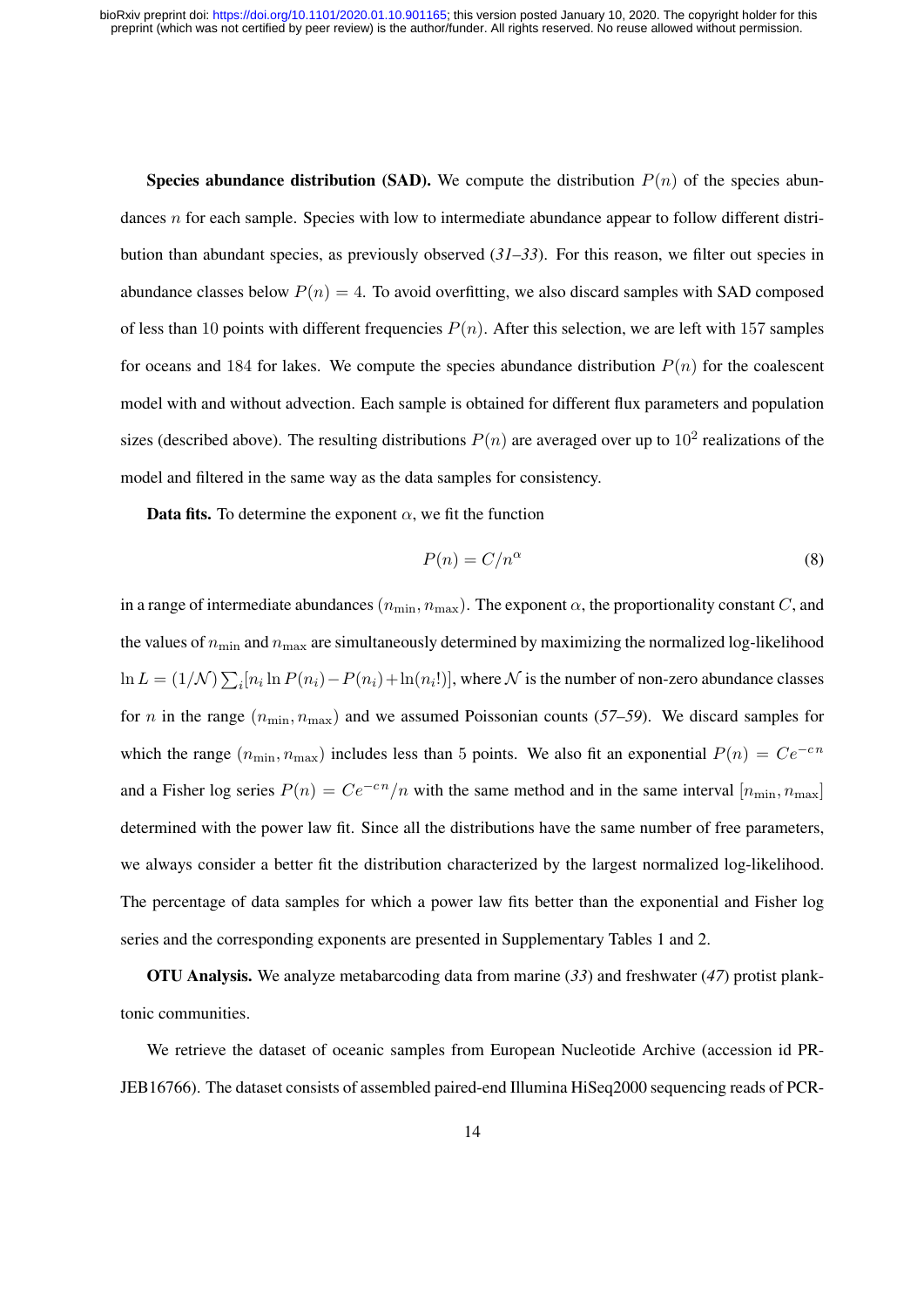amplified V9 loop of protist 18S rRNA gene obtained from 121 seawater locations distributed worldwide. In the first analytical procedure, we trim the primer sites using USEARCH (v.11.0.667) (*67*). Primer sites include 15 and 20 nucleotide sites for the 5-end and 3-end, respectively. The trimmed sequences are quality filtered with USEARCH using the option –fastq maxee 1.0, which discards sequences with  $> 1$  total expected errors in the sequence. The sequences are dereplicated and singleton sequences (i.e. sequences with single occurence) removed using VSEARCH (v.2.10.1) (68). Chimeric sequences are detected and removed using UCHIME (implemented in VSEARCH) (*69*) and a combination of reference-based (with non-redundant SILVA SSU Ref database ver.132 used as reference) and de-novo methods. Sequences are then clustered into operational taxonomic units (OTUs) using VSEARCH and the –cluster size option. We use sequence identity thresholds of 95% and 97% which provides different levels of taxonomic resolution.

We obtain the freshwater dataset, consisting of paired-end Illumina HiSeq2500 reads of amplified genomic region encompassing V9 loop of 18S rRNA gene and ITS1 gene for 217 European freshwater lakes, from Short Read Archive (Bioproject ID PRJNA414052). First, reads from PCR replicates and sequencing replicates are merged for each lake sample. Next, primer regions are trimmed with CU-TADAPT (*70*), discarding reads missing one or both of the primer sites. Forward and reverse reads with minimal overlap of 70 base pairs and with maximum of 5 nucleotide differences in the overlapping region are merged with VSEARCH (command –fastq mergepairs ). Next, we extract from the amplified SSU V9 + ITS1 region the SSU V9 region using ITSx (v.1.1.1) (*71*). This step allows the taxonomic resolution of the clustered freshwater planktonic community OTUs to closely resemble the taxonomic community resolution of the marine planktonic community, which is based on sequenced V9 loop regions of 18S rRNA genes. The extracted reads are quality-filtered, dereplicated, singletons and chimeras are removed, and the quality-filtered reads are clustered into OTUs as described above for the marine dataset. The taxonomy is assigned against SILVA v123 eukaryotic 18S subset database. OTUs assigned to Fungi, Metazoa, or Embryophyta (i.e. non-protist eukaryotes) with at least  $BS > 0.8$  support are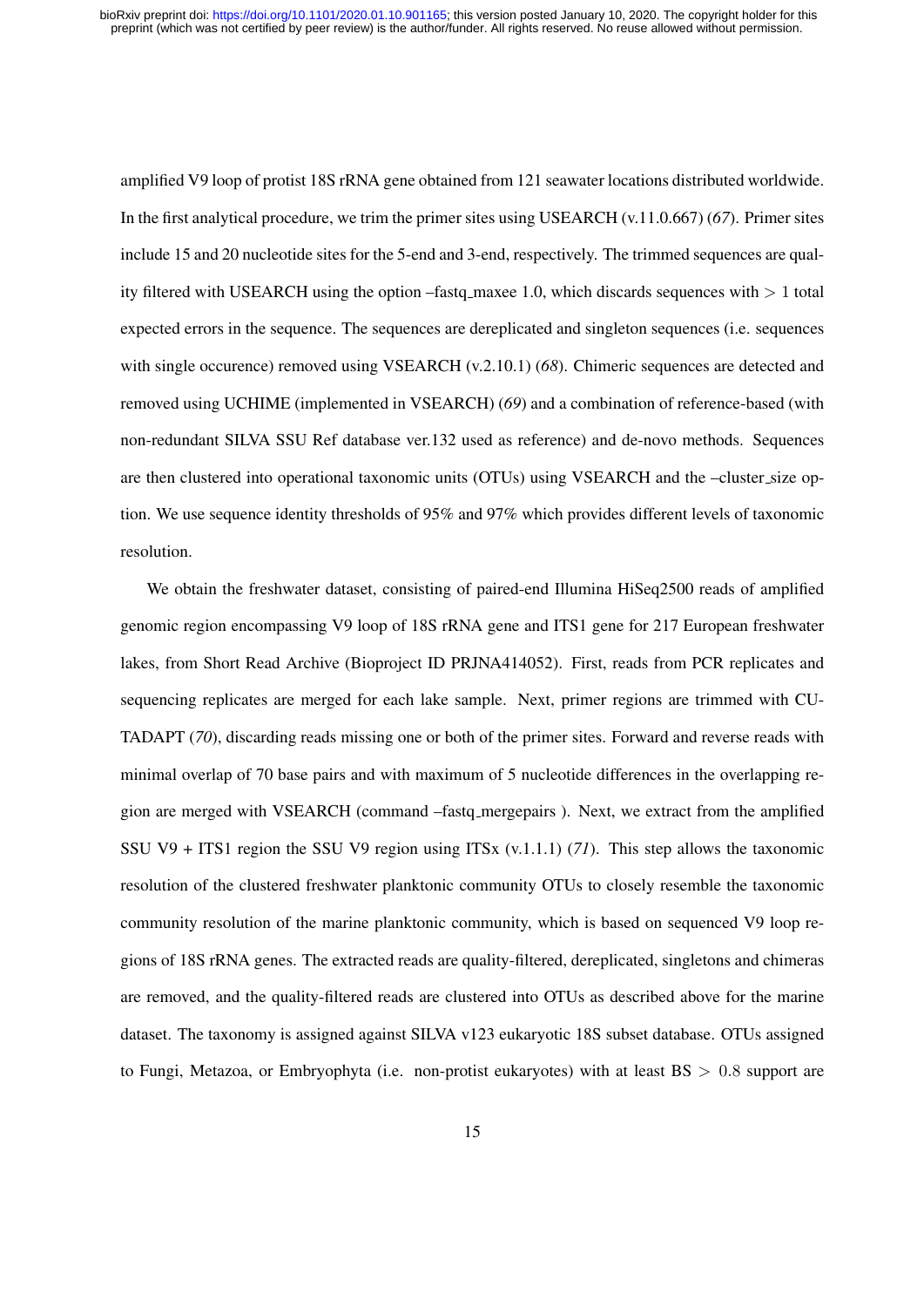excluded from the final OTU tables.

# References

- 1. B. J. Finlay, Global dispersal of free-living microbial eukaryote species. *Science* 296, 1061–1063 (2002).
- 2. T. Fenchel, B. J. Finlay, The ubiquity of small species: patterns of local and global diversity. *AIBS Bulletin* 54, 777–784 (2004).
- 3. L. B. Becking, *Geobiologie of inleiding tot de milieukunde*, no. 18-19 (WP Van Stockum & Zoon, 1934).
- 4. J. A. Fuhrman, Microbial community structure and its functional implications. *Nature* 459, 193 (2009).
- 5. M. Stomp, J. Huisman, G. G. Mittelbach, E. Litchman, C. A. Klausmeier, Large-scale biodiversity patterns in freshwater phytoplankton. *Ecology* 92, 2096–2107 (2011).
- 6. S. Sunagawa, L. P. Coelho, S. Chaffron, J. R. Kultima, K. Labadie, G. Salazar, B. Djahanschiri, G. Zeller, D. R. Mende, A. Alberti, *et al.*, Structure and function of the global ocean microbiome. *Science* 348, 1261359 (2015).
- 7. C. De Vargas, S. Audic, N. Henry, J. Decelle, F. Mahe, R. Logares, E. Lara, C. Berney, N. Le Bescot, ´ I. Probert, *et al.*, Eukaryotic plankton diversity in the sunlit ocean. *Science* 348, 1261605 (2015).
- 8. G. Hardin, The competitive exclusion principle. *science* 131, 1292–1297 (1960).
- 9. S. A. Levin, Community equilibria and stability, and an extension of the competitive exclusion principle. *The American Naturalist* 104, 413–423 (1970).
- 10. G. E. Hutchinson, The paradox of the plankton. *The American Naturalist* 95, 137–145 (1961).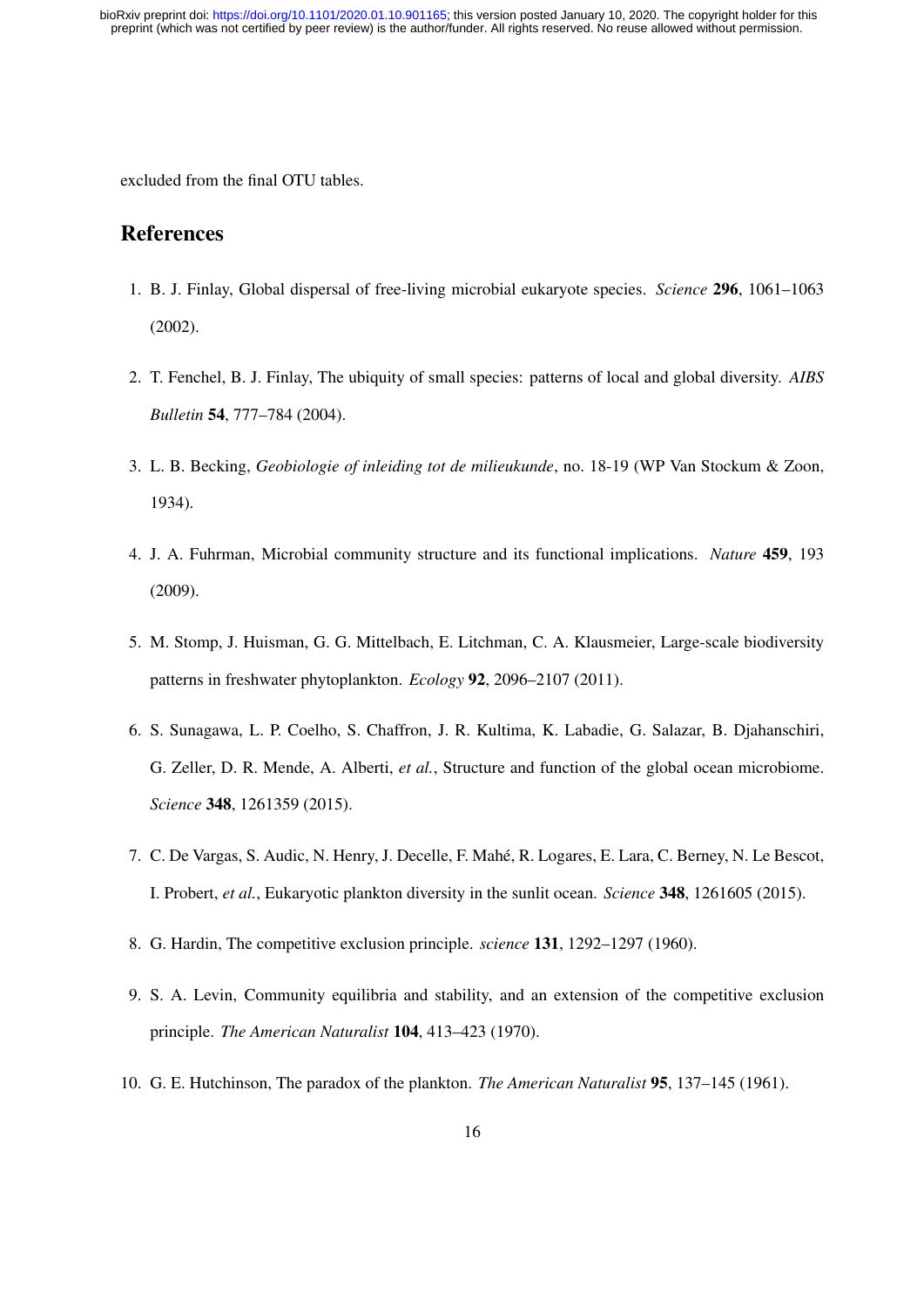- 11. M. Scheffer, S. Rinaldi, J. Huisman, F. J. Weissing, Why plankton communities have no equilibrium: solutions to the paradox. *Hydrobiologia* 491, 9–18 (2003).
- 12. E. Litchman, C. A. Klausmeier, O. M. Schofield, P. G. Falkowski, The role of functional traits and trade-offs in structuring phytoplankton communities: scaling from cellular to ecosystem level. *Ecology letters* 10, 1170–1181 (2007).
- 13. E. Litchman, C. A. Klausmeier, Trait-based community ecology of phytoplankton. *Annual review of ecology, evolution, and systematics* 39, 615–639 (2008).
- 14. E. Litchman, P. de Tezanos Pinto, C. A. Klausmeier, M. K. Thomas, K. Yoshiyama, *Fifty years after the "Homage to Santa Rosalia": Old and new paradigms on biodiversity in aquatic ecosystems* (Springer, 2010), pp. 15–28.
- 15. J. A. Bonachela, M. Raghib, S. A. Levin, Dynamic model of flexible phytoplankton nutrient uptake. *Proceedings of the National Academy of Sciences* 108, 20633–20638 (2011).
- 16. C. T. Kremer, C. A. Klausmeier, Coexistence in a variable environment: eco-evolutionary perspectives. *Journal of theoretical biology* 339, 14–25 (2013).
- 17. J. Bonachela, S. Allison, A. Martiny, S. A. Levin, A model for variable phytoplankton stoichiometry based on cell protein regulation. *Biogeosciences* p. 4341–4356 (2013).
- 18. J. A. Bonachela, C. A. Klausmeier, K. F. Edwards, E. Litchman, S. A. Levin, The role of phytoplankton diversity in the emergent oceanic stoichiometry. *Journal of Plankton Research* 38, 1021–1035 (2015).
- 19. A. Bracco, A. Provenzale, I. Scheuring, Mesoscale vortices and the paradox of the plankton. *Proceedings of the Royal Society of London. Series B: Biological Sciences* 267, 1795–1800 (2000).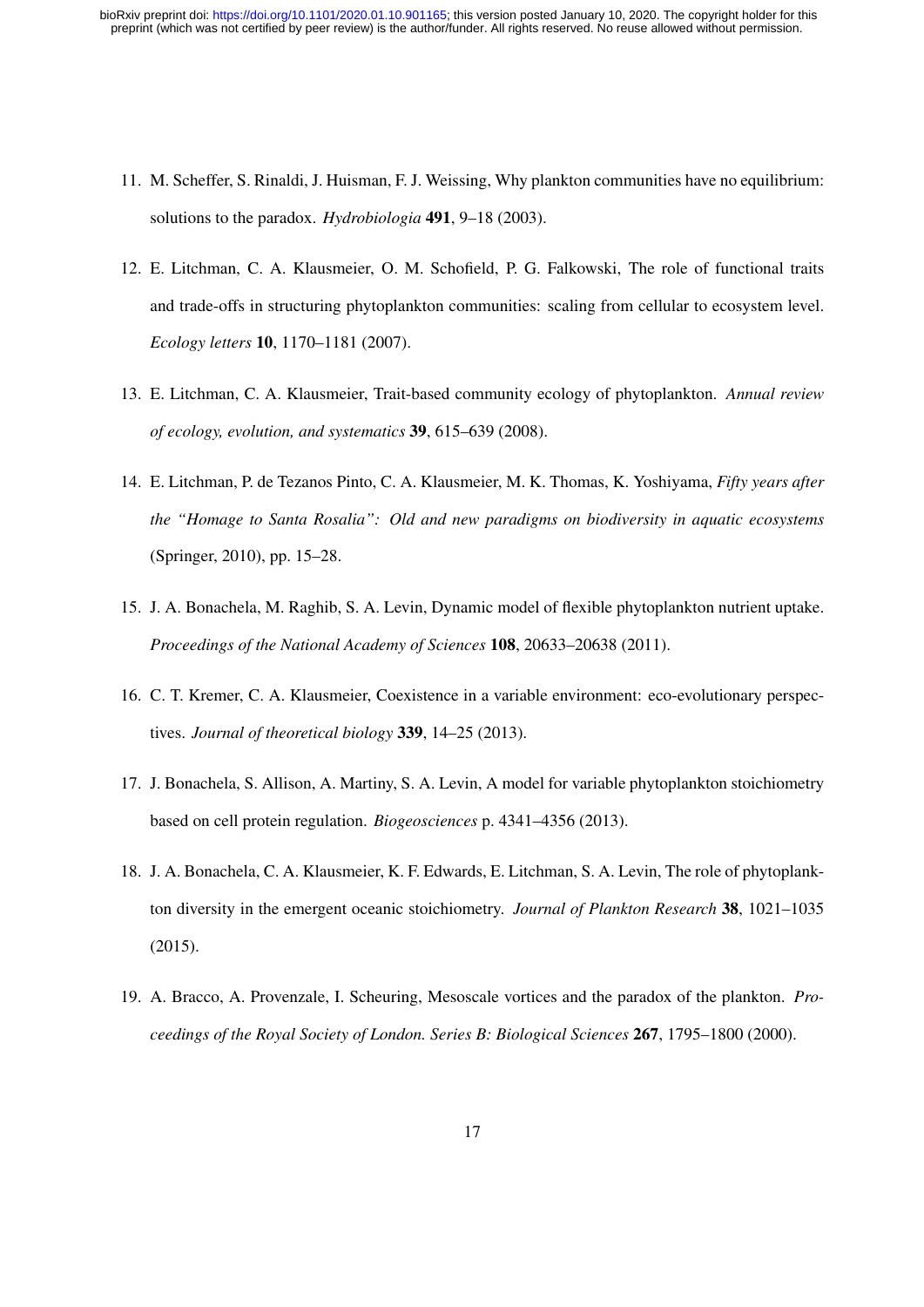- 20. G. Károlyi, Á. Péntek, I. Scheuring, T. Tél, Z. Toroczkai, Chaotic flow: the physics of species coexistence. *Proceedings of the National Academy of Sciences* 97, 13661–13665 (2000).
- 21. F. d'Ovidio, S. De Monte, S. Alvain, Y. Dandonneau, M. Levy, Fluid dynamical niches of phyto- ´ plankton types. *Proceedings of the National Academy of Sciences* 107, 18366–18370 (2010).
- 22. D. J. McGillicuddy Jr, Mechanisms of physical-biological-biogeochemical interaction at the oceanic mesoscale. *Annual Review of Marine Science* 8, 125–159 (2016).
- 23. J. B. H. Martiny, B. J. Bohannan, J. H. Brown, R. K. Colwell, J. A. Fuhrman, J. L. Green, M. C. Horner-Devine, M. Kane, J. A. Krumins, C. R. Kuske, *et al.*, Microbial biogeography: putting microorganisms on the map. *Nature Reviews Microbiology* 4, 102 (2006).
- 24. M. C. Urban, M. A. Leibold, P. Amarasekare, L. De Meester, R. Gomulkiewicz, M. E. Hochberg, C. A. Klausmeier, N. Loeuille, C. De Mazancourt, J. Norberg, *et al.*, The evolutionary ecology of metacommunities. *Trends in ecology & evolution* 23, 311–317 (2008).
- 25. P. E. Galand, E. O. Casamayor, D. L. Kirchman, C. Lovejoy, Ecology of the rare microbial biosphere of the arctic ocean. *Proceedings of the National Academy of Sciences* 106, 22427–22432 (2009).
- 26. G. Chust, X. Irigoien, J. Chave, R. P. Harris, Latitudinal phytoplankton distribution and the neutral theory of biodiversity. *Global Ecology and Biogeography* 22, 531–543 (2013).
- 27. D. Wilkins, E. Van Sebille, S. R. Rintoul, F. M. Lauro, R. Cavicchioli, Advection shapes southern ocean microbial assemblages independent of distance and environment effects. *Nature communications* 4, 2457 (2013).
- 28. M. L. Sogin, H. G. Morrison, J. A. Huber, D. M. Welch, S. M. Huse, P. R. Neal, J. M. Arrieta, G. J. Herndl, Microbial diversity in the deep sea and the underexplored "rare biosphere". *Proceedings of the National Academy of Sciences* 103, 12115–12120 (2006).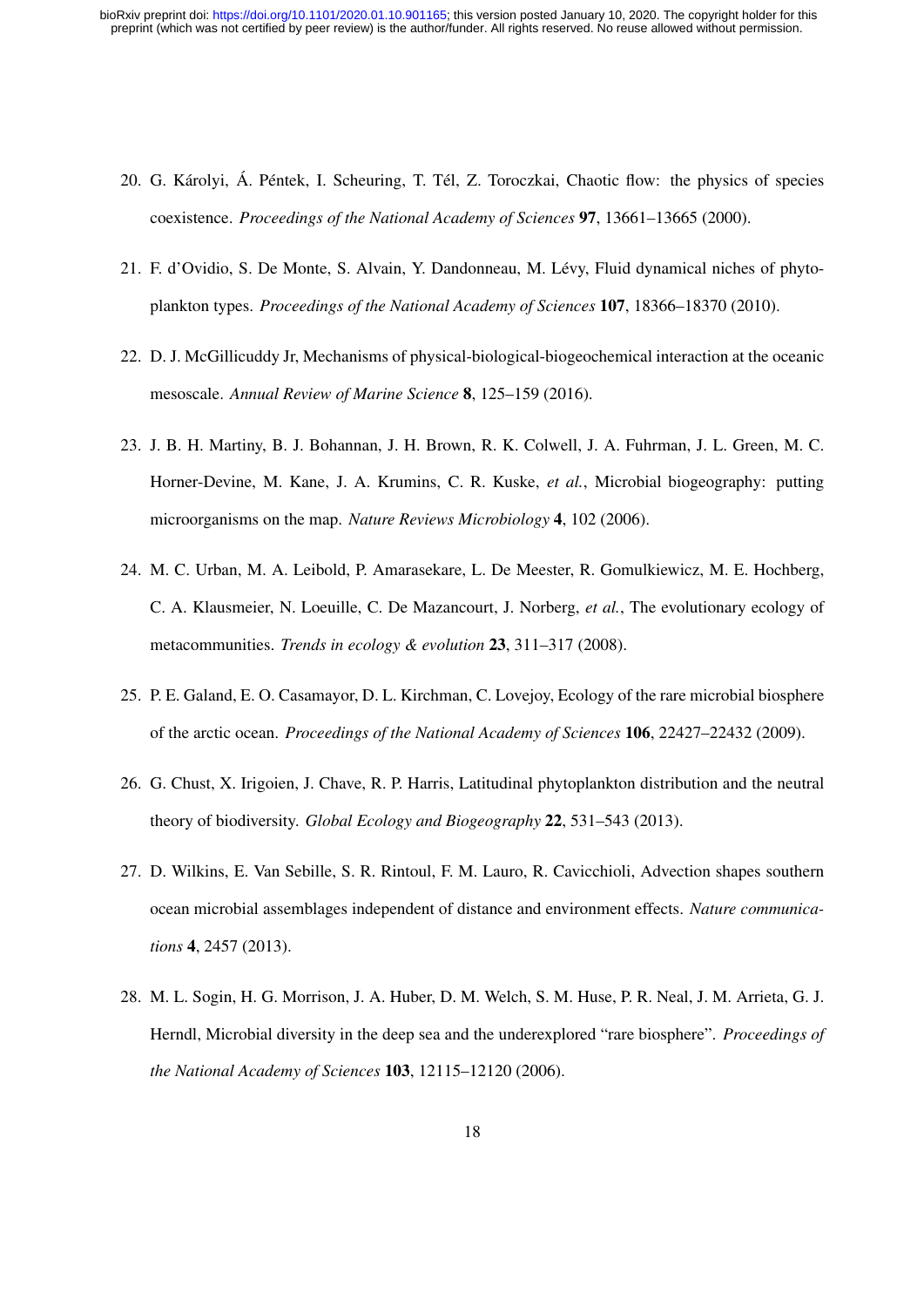- 29. C. Pedrós-Alió, The rare bacterial biosphere. *Annual review of marine science* 4, 449–466 (2012).
- 30. M. D. Lynch, J. D. Neufeld, Ecology and exploration of the rare biosphere. *Nature Reviews Microbiology* 13, 217 (2015).
- 31. A. E. Magurran, P. A. Henderson, Explaining the excess of rare species in natural species abundance distributions. *Nature* 422, 714 (2003).
- 32. W. Ulrich, M. Ollik, Frequent and occasional species and the shape of relative-abundance distributions. *Diversity and distributions* 10, 263–269 (2004).
- 33. E. Ser-Giacomi, L. Zinger, S. Malviya, C. De Vargas, E. Karsenti, C. Bowler, S. De Monte, Ubiquitous abundance distribution of non-dominant plankton across the global ocean. *Nature ecology & evolution* p. 1 (2018).
- 34. P. Jeraldo, M. Sipos, N. Chia, J. M. Brulc, A. S. Dhillon, M. E. Konkel, C. L. Larson, K. E. Nelson, A. Qu, L. B. Schook, *et al.*, Quantification of the relative roles of niche and neutral processes in structuring gastrointestinal microbiomes. *Proceedings of the National Academy of Sciences* 109, 9692–9698 (2012).
- 35. R. A. Fisher, A. S. Corbet, C. B. Williams, The relation between the number of species and the number of individuals in a random sample of an animal population. *The Journal of Animal Ecology* pp. 42–58 (1943).
- 36. S. P. Hubbell, *The unified neutral theory of biodiversity and biogeography (MPB-32)* (Princeton University Press, 2001).
- 37. I. Volkov, J. R. Banavar, S. P. Hubbell, A. Maritan, Neutral theory and relative species abundance in ecology. *Nature* 424, 1035 (2003).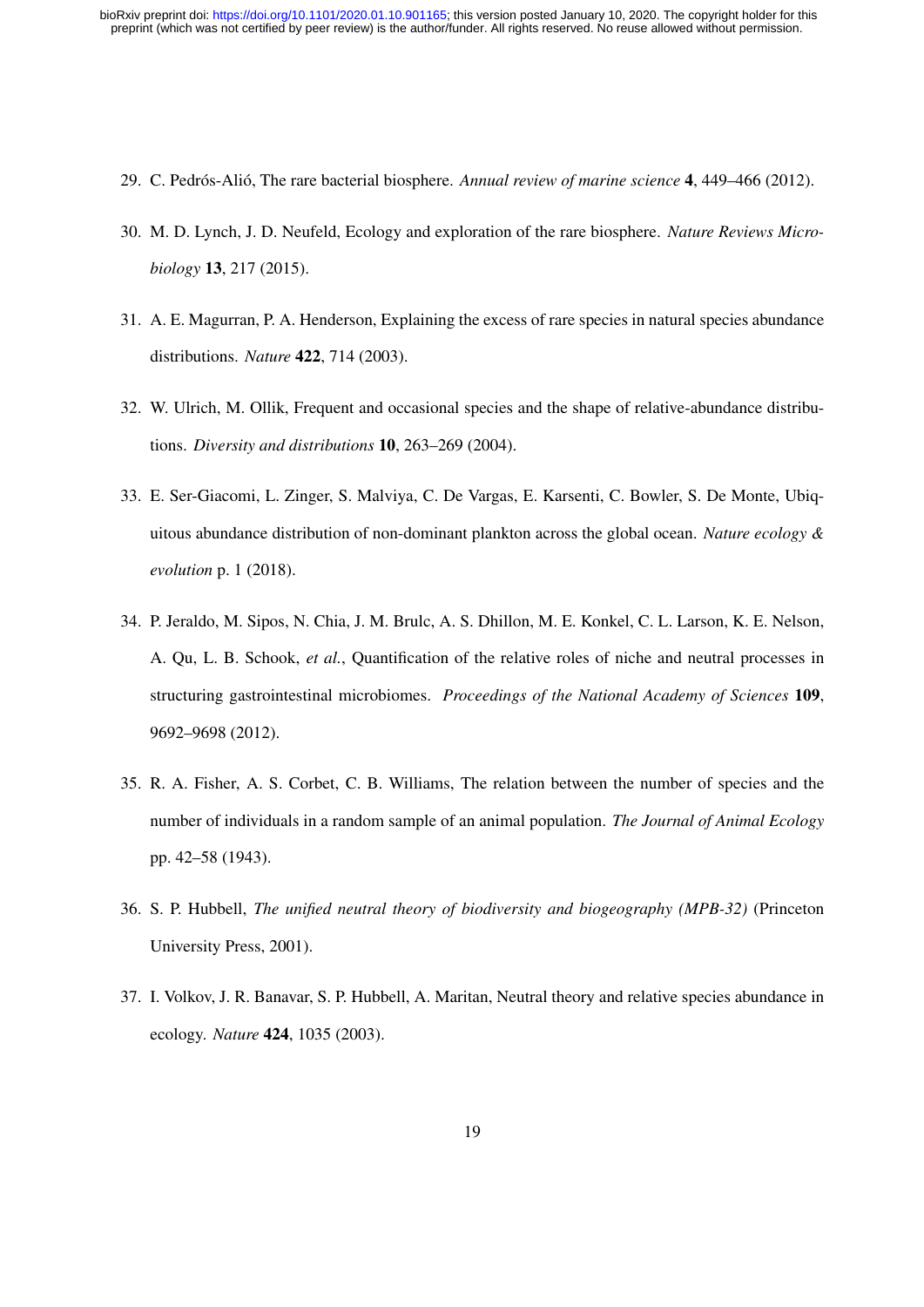- 38. D. Alonso, R. S. Etienne, A. J. McKane, The merits of neutral theory. *Trends in ecology & evolution* 21, 451–457 (2006).
- 39. J. Rosindell, S. P. Hubbell, R. S. Etienne, The unified neutral theory of biodiversity and biogeography at age ten. *Trends in ecology & evolution* 26, 340–348 (2011).
- 40. S. Pigolotti, A. Flammini, A. Maritan, Stochastic model for the species abundance problem in an ecological community. *Physical Review E* 70, 011916 (2004).
- 41. F. He, Deriving a neutral model of species abundance from fundamental mechanisms of population dynamics. *Functional Ecology* 19, 187–193 (2005).
- 42. S. Azaele, S. Pigolotti, J. R. Banavar, A. Maritan, Dynamical evolution of ecosystems. *Nature* 444, 926 (2006).
- 43. J. P. Wares, J. M. Pringle, Drift by drift: effective population size is limited by advection. *BMC Evolutionary Biology* 8, 235 (2008).
- 44. S. Pigolotti, R. Benzi, M. H. Jensen, D. R. Nelson, Population genetics in compressible flows. *Physical review letters* 108, 128102 (2012).
- 45. F. Herrerías-Azcué, V. Pérez-Muñuzuri, T. Galla, Stirring does not make populations well mixed. *Scientific reports* 8, 4068 (2018).
- 46. A. Plummer, R. Benzi, D. R. Nelson, F. Toschi, Fixation probabilities in weakly compressible fluid flows. *Proceedings of the National Academy of Sciences* 116, 373–378 (2019).
- 47. J. Boenigk, S. Wodniok, C. Bock, D. Beisser, C. Hempel, L. Grossmann, A. Lange, M. Jensen, Geographic distance and mountain ranges structure freshwater protist communities on a european scale. *Metabarcoding and Metagenomics* 2, e21519 (2018).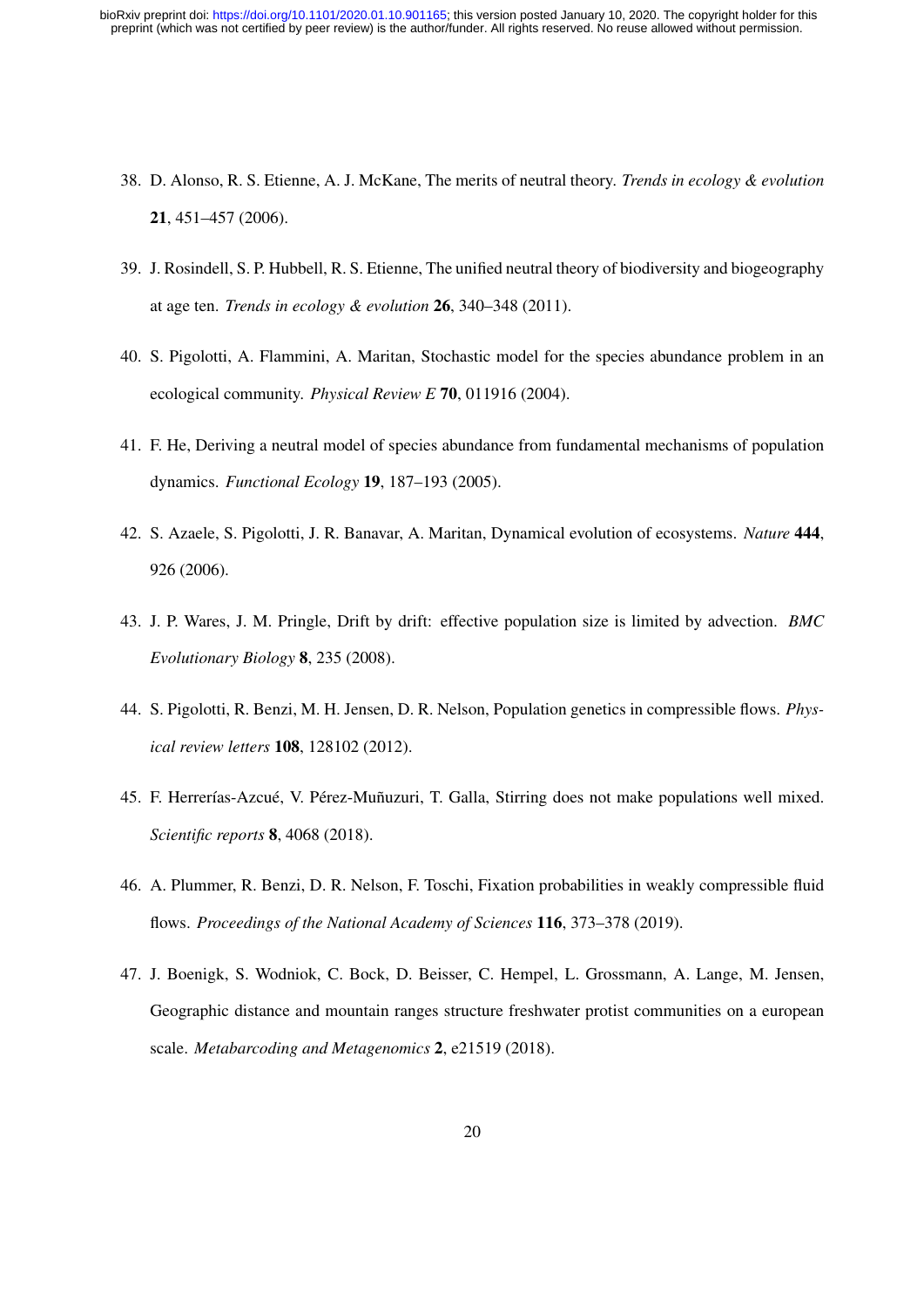- 48. S. Pigolotti, R. Benzi, P. Perlekar, M. H. Jensen, F. Toschi, D. R. Nelson, Growth, competition and cooperation in spatial population genetics. *Theoretical population biology* 84, 72–86 (2013).
- 49. J. Rosindell, Y. Wong, R. S. Etienne, A coalescence approach to spatial neutral ecology. *Ecological Informatics* 3, 259–271 (2008).
- 50. S. Pigolotti, M. Cencini, D. Molina, M. A. Munoz, Stochastic spatial models in ecology: a statistical ˜ physics approach. *Journal of Statistical Physics* 172, 44–73 (2018).
- 51. A. S. Bower, A simple kinematic mechanism for mixing fluid parcels across a meandering jet. *Journal of Physical Oceanography* 21, 173–180 (1991).
- 52. R. Samelson, Fluid exchange across a meandering jet. *Journal of physical oceanography* 22, 431– 444 (1992).
- 53. P. Castiglione, M. Cencini, A. Vulpiani, E. Zambianchi, Transport in finite size systems: an exit time approach. *Chaos: An Interdisciplinary Journal of Nonlinear Science* 9, 871–879 (1999).
- 54. M. Cencini, G. Lacorata, A. Vulpiani, E. Zambianchi, Mixing in a meandering jet: A markovian approximation. *Journal of physical oceanography* 29, 2578–2594 (1999).
- 55. A. Martin, Phytoplankton patchiness: the role of lateral stirring and mixing. *Progress in oceanography* 57, 125–174 (2003).
- 56. M. Danino, D. A. Kessler, N. M. Shnerb, Stability of two-species communities: drift, environmental stochasticity, storage effect and selection. *Theoretical population biology* 119, 57–71 (2018).
- 57. A. Clauset, C. R. Shalizi, M. E. Newman, Power-law distributions in empirical data. *SIAM review* 51, 661–703 (2009).
- 58. A. Klaus, S. Yu, D. Plenz, Statistical analyses support power law distributions found in neuronal avalanches. *PloS one* 6, e19779 (2011).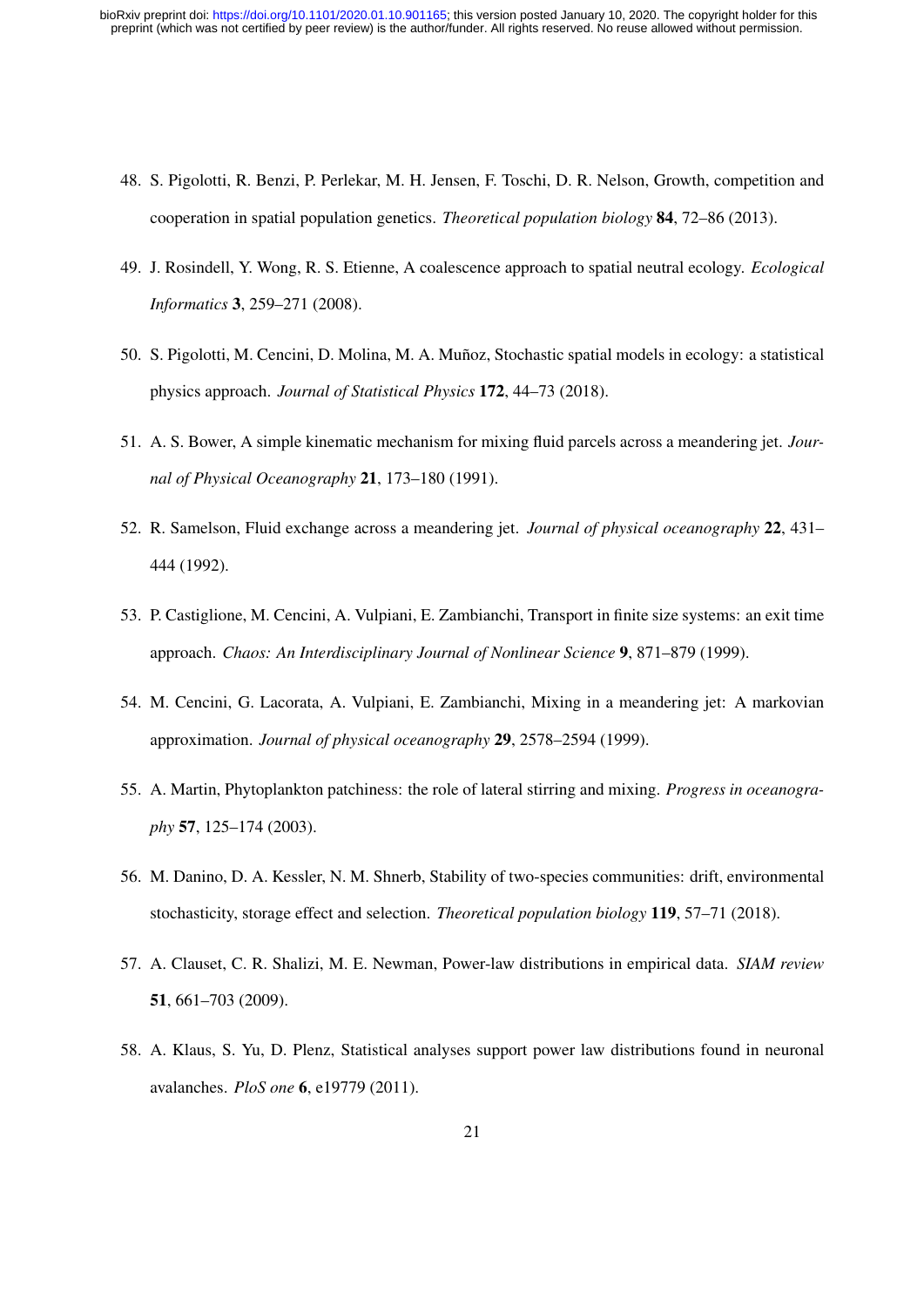- 59. J. Alstott, E. Bullmore, D. Plenz, powerlaw: a python package for analysis of heavy-tailed distributions. *PloS one* 9, e85777 (2014).
- 60. M. Rosenblatt, Remarks on some nonparametric estimates of a density function. *The Annals of Mathematical Statistics* pp. 832–837 (1956).
- 61. E. Parzen, On estimation of a probability density function and mode. *The annals of mathematical statistics* 33, 1065–1076 (1962).
- 62. H. Crane, *et al.*, The ubiquitous ewens sampling formula. *Statistical science* 31, 1–19 (2016).
- 63. H. Morlon, D. W. Schwilk, J. A. Bryant, P. A. Marquet, A. G. Rebelo, C. Tauss, B. J. Bohannan, J. L. Green, Spatial patterns of phylogenetic diversity. *Ecology letters* 14, 141–149 (2011).
- 64. K. J. Locey, J. T. Lennon, Scaling laws predict global microbial diversity. *Proceedings of the National Academy of Sciences* 113, 5970–5975 (2016).
- 65. A. J. Milligan, Oceanography: Plankton in an acidified ocean. *Nature Climate Change* 2, 489 (2012).
- 66. H. Kontoyiannis, D. R. Watts, Observations on the variability of the gulf stream path between 74 w and 70 w. *Journal of physical oceanography* 24, 1999–2013 (1994).
- 67. R. C. Edgar, Search and clustering orders of magnitude faster than BLAST. *Bioinformatics* 26, 2460–2461 (2010).
- 68. T. Rognes, T. Flouri, B. Nichols, C. Quince, F. Mahe, VSEARCH: a versatile open source tool for ´ metagenomics. *PeerJ* 4, e2584 (2016).
- 69. R. C. Edgar, B. J. Haas, J. C. Clemente, C. Quince, R. Knight, UCHIME improves sensitivity and speed of chimera detection. *Bioinformatics* 27, 2194–2200 (2011).
- 70. M. Martin, Cutadapt removes adapter sequences from high-throughput sequencing reads. *EMBnet.journal* 17, 10 (2011).